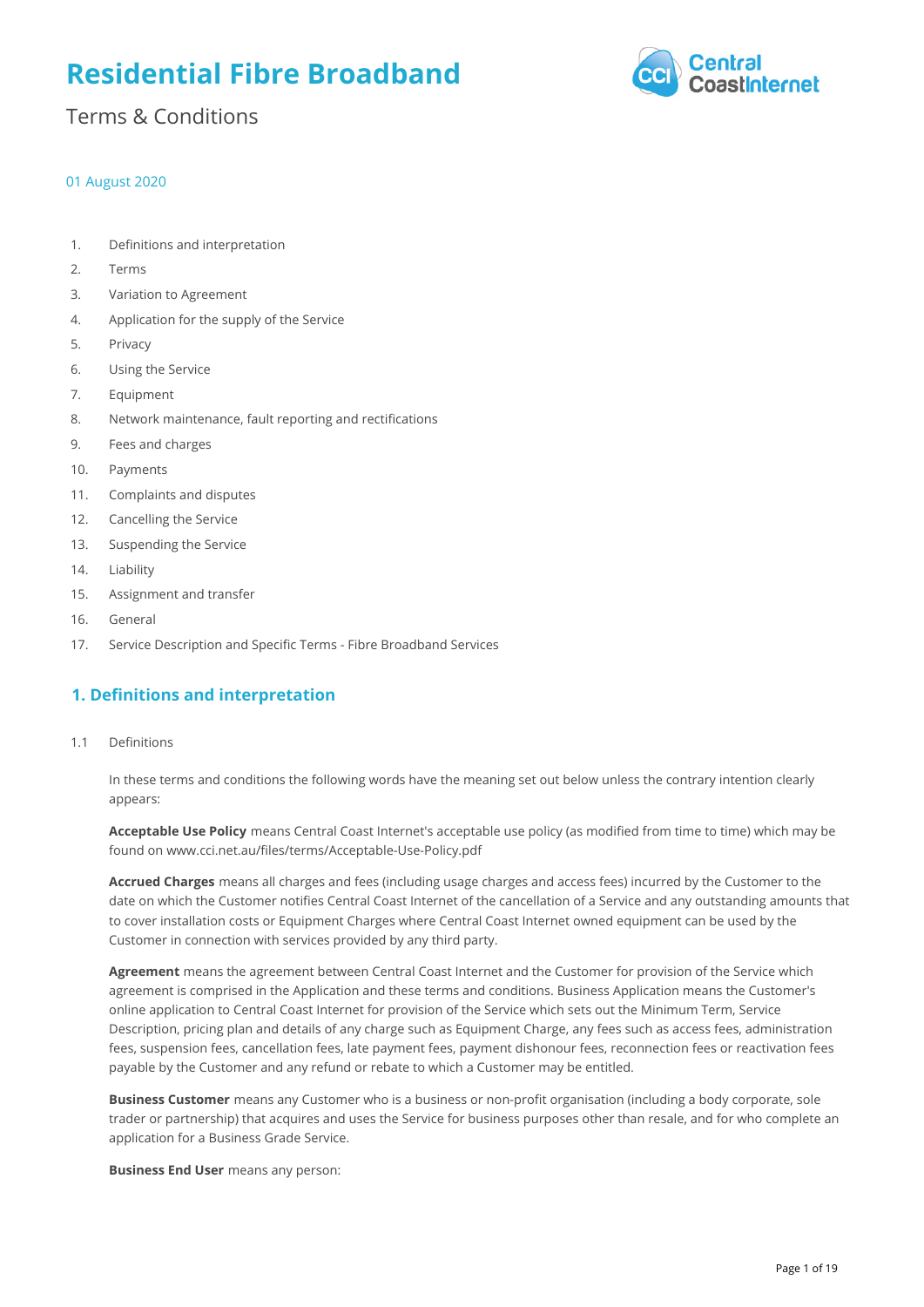- (a) to whom a Business Customer asks Central Coast Internet to supply the Service directly;
- (b) to whom a Business Customer (with Central Coast Internet's prior permission) re-supplies the Service or allows to distribute the Service;
- (c) who a Business Customer allows to use the Service; or
- (d) to whom a Business Customer supplies any goods or services which use or rely on the Service.

**Business Grade Service** means a service that does carry a service level agreement, and/or that does have a guarantee of uptime (Central Coast Internet imply and express no warranties as to its suitability or availability for any purpose).

Cancellation Date means:

- (a) the date thirty (30) days after the Customer notifies Central Coast Internet that the Customer wishes to cancel the Service, unless Central Coast Internet agrees otherwise;
- (b) the date at least thirty (30) days after Central Coast Internet notifies the Customer that Central Coast Internet will be cancelling the Service; or
- (c) as otherwise set out in the Agreement.

**Churn** means to change from having a service supplied by one carrier or carriage service provider to having the service supplied by another carrier or carriage service provider in the context of ADSL1 for which the losing service provider or carrier and gaining service provider or carrier are participants of the Rapid Transfer Facility. In the context of Long Distance pre-selection for which the losing service provider or carrier and gaining service provider or carrier are participants.

**Competition and Consumer Act** means Competition and Consumer Act (2010).

**Consumer Application** means the Customer's online application to Central Coast Internet for provision of the Service which sets out the Minimum Term, Service Description, Pricing Plan and details of any charge such as Equipment Charge, any fees such as access fees, administration fees, suspension fees, cancellation fees, late payment fees, payment dishonour fees, reconnection fees or reactivation fees payable by the Customer and any refund or rebate to which a Customer may be entitled.

**Consumer Customer** means any Customer who is a person who acquires and uses the Service for personal, domestic or household use only and who complete an application for a Residential Grade Service.

**Customer** means the person who submits an Application to Central Coast Internet and who acquires and uses the Service from Central Coast Internet.

**Equipment Charge** means any payment to Central Coast Internet for use of equipment.

**Central Coast Internet** means Central Coast Internet Pty Ltd T/As Central Coast Internet, ABN 24 615 989 154.

**Fixed-Term Agreement** means an Agreement (other than a month-to-month Agreement) that has a Minimum Term.

**Industry Participant** means the Communications Alliance Limited, and the Telecommunications Industry Ombudsman

#### **Insolvency Event** means:

- (a) bankruptcy proceedings are commenced against the Customer, or the Customer is declared bankrupt;
- (b) any step that is taken to enter into any scheme of arrangement between the Customer and the Customer's creditors;
- (c) any step that is taken by a mortgagee to enter into possession or dispose of the whole or any part of the Customer's assets or business;
- (d) any step that is taken to appoint a receiver, a receiver and manager, a trustee in bankruptcy, a liquidator, a provisional liquidator, an administrator or other like person to the Customer or to the whole or any part of the Customer's assets or business;
- (e) the Customer suspends payment of the Customer's debts generally; or
- (f) the Customer is, or becomes, unable to pay the Customer's debts when they are due, or the Customer is, or is presumed to be, insolvent for the purposes of any provision of the Corporations Act 2001 (Cth).

**Intellectual Property Rights** means any intellectual or industrial property rights (including any registered or unregistered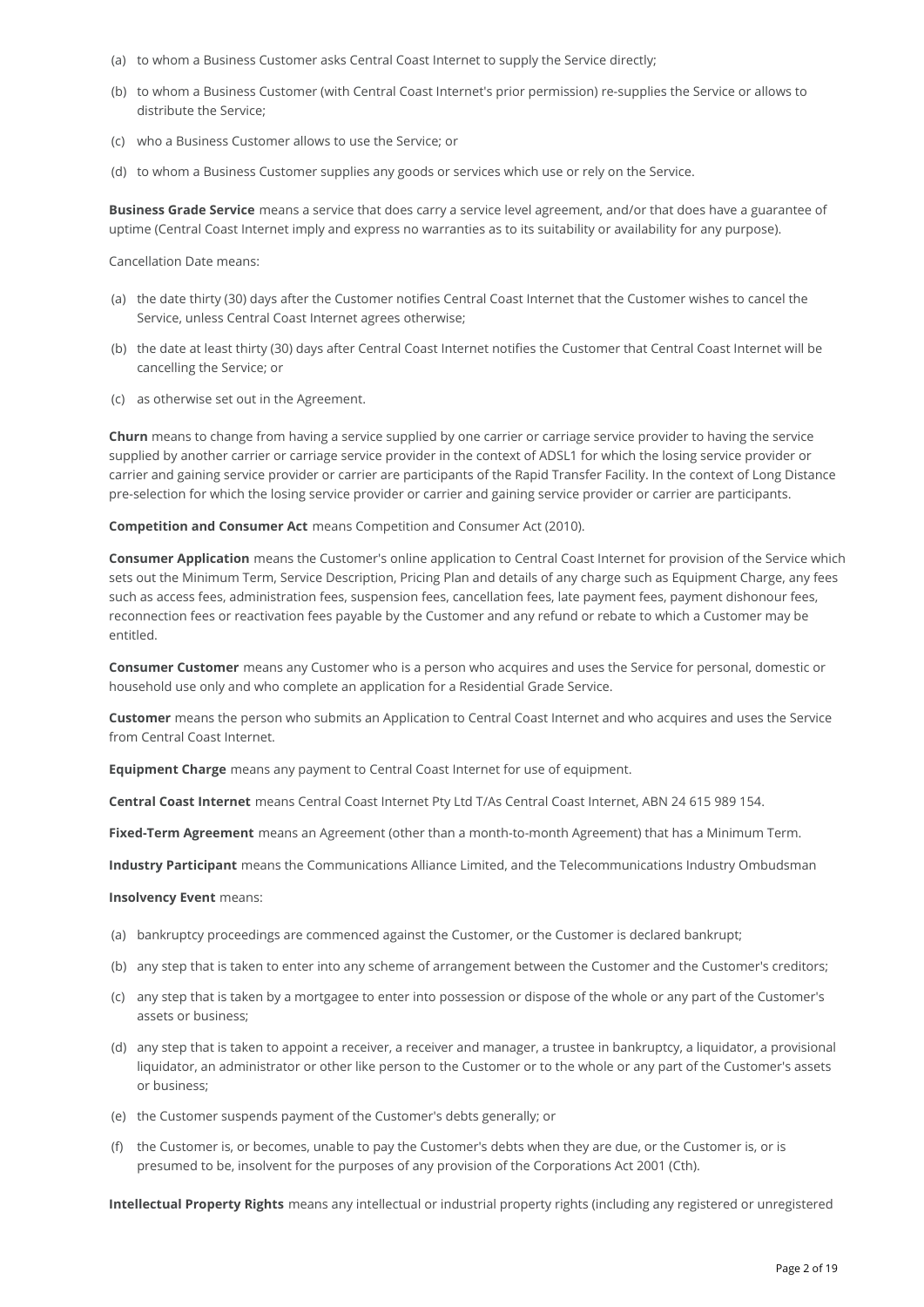trademarks, patents, designs, or copyright).

**Intervening Event** is an event outside a party's reasonable control which interferes with the operation of the network Central Coast Internet uses to supply the Service and results in ongoing disruption to the Service. Such an event includes failure of any electrical power supply, failure of air-conditioning or humidity control, electromagnetic interference, fire, storm, flood, earthquake, accident, war, the change or introduction of any law or regulation (including the Telecommunications Legislation) or an act or omission of any third party or any failure of any equipment owned or operated by any third party (including any regulator, any supplier or any of their personnel).

**Minimum Term** means the period of time for which the Customer has agreed to receive the Service under a Fixed-Term Agreement. The Minimum Term begins on the Service Start Date and runs for the period of time stated on the Application, unless otherwise set out in the Agreement.

**Loss** means any loss, cost, liability or damage, including reasonable legal costs.

**Network** means any interconnected telecommunications equipment, facilities, or cabling.

**Party** means a party to the Agreement.

**Personal Information** means information about the Customer from which the Customer's identity is apparent or can reasonably be ascertained. Personal information includes the Customer's name, address and other details (including, for example, numbers called, time of call and location of call) and the Customer's personal or commercial credit rating. Personnel of a person means that person's employees, agents, contractors or other representatives and, in the case of Central Coast Internet, includes the employees, agents, contractors or other representatives of any Central Coast Internet Group Company.

**Premises** means locations:

- (a) at which Central Coast Internet supply the Service, and/or
- (b) to which Central Coast Internet needs to have access to supply the Service.

**Pricing Plan** means the terms and conditions and prices of the plan for the Service the Customer has selected in the Application.

**Regulator** means the Australian Communications and Media Authority, the Australian Competition and Consumer Commission, or any other relevant government or statutory body or authority.

**Residential Grade Service** means a service that does not carry a service level agreement, or a guarantee of uptime. (Central Coast Internet imply and express no warranties as to its suitability or availability for any purpose. Central Coast Internet not recommend residential grade services for business needs, or mission critical purposes).

**Related Corporation** of a company means another company that is related to that entity in any of the ways specified in section 50 of the Corporations Act 2001 (Cth). Roaming means the ability to use the network of overseas mobile carriers when traveling overseas.

**Service** means the service, with the features requested in the Application as described in the Service Description, and any related goods (including equipment) and ancillary services provided or to be provided by Central Coast Internet to the Customer in connection with that service.

**Service Description** means the part of the Application which describes the Service provided or to be provided by Central Coast Internet to the Customer.

**Service Start Date** for the Service means the date on which Central Coast Internet starts supplying that Service to the Customer as will be notified by Central Coast Internet to the Customer after acceptance of an Application.

**Special Offer** means a special promotion or offer made by Central Coast Internet in connection with the Service, including in relation to a particular pricing plan.

**Supplier** means any supplier of goods or services (including interconnection services) which are used directly or indirectly by Central Coast Internet to supply the Service to the Customer.

**Tax** means any value-added or goods and services tax, withholding tax, charge (and associated penalty or interest), rate, duty or impost imposed by any authority at any time but does not include any taxes on income or capital gains.

**Telecommunications Legislation** means the Telecommunications Act 1997 (Cth), the Telecommunications (Consumer Protection and Service Standards) Act 1999 (Cth) and Part XIB, Part XIC and related provision of the Competition and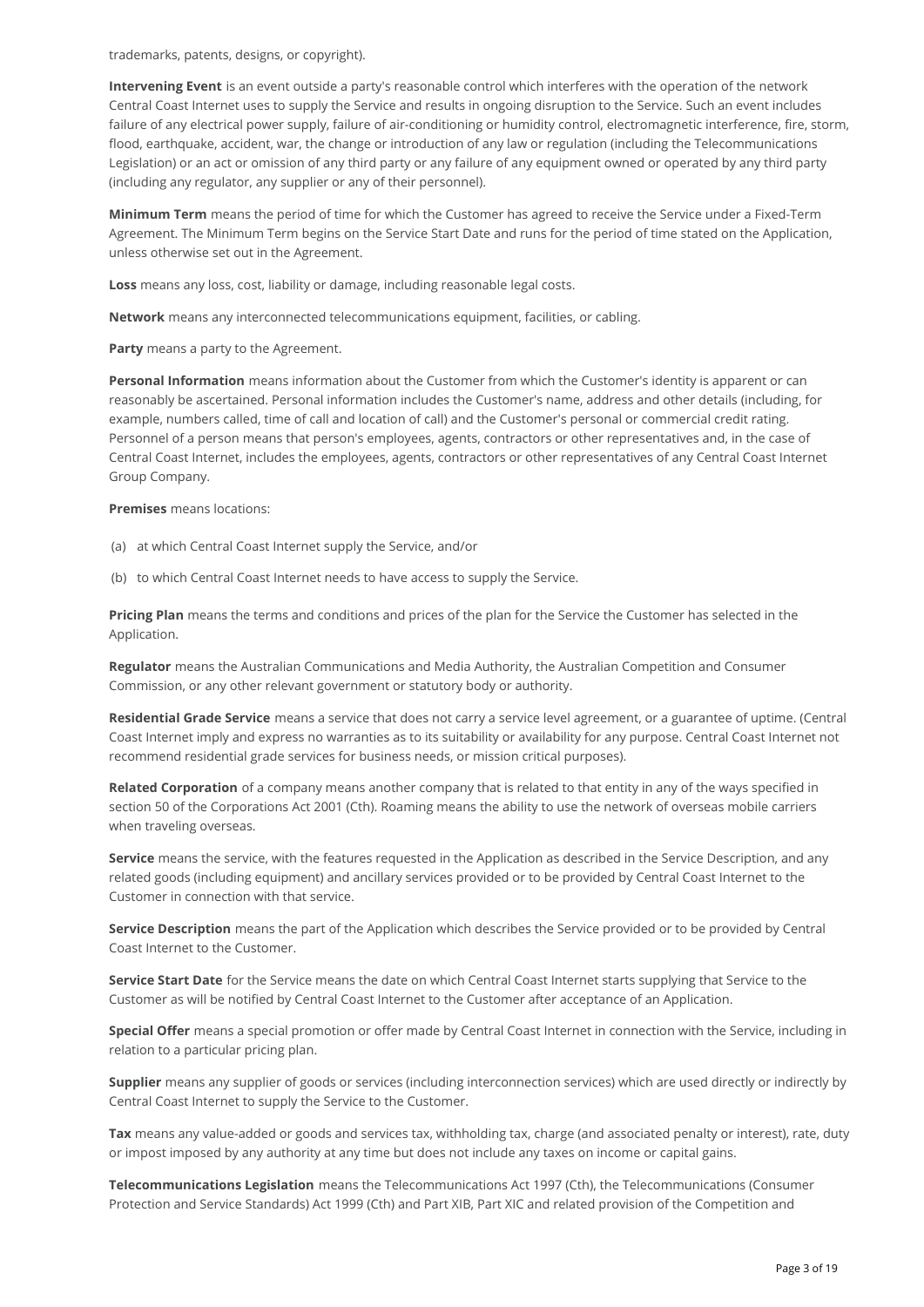Consumer Act.

**Unusually High Use** means high usage of the Service on a short term basis that is not consistent with a Customer's normal pattern of use, or a sustained high usage which exceeds the general average usage of customers on a similar pricing plan or who have accepted a similar Special Offer.

- 1.2 Interpretation
	- (a) The following words have the same meaning in the Agreement as they have in the Telecommunications Legislation:
		- (i) Carriage service;
		- (ii) Carriage service provider;
		- (iii) Carrier; and
		- (iv) Content service.
	- (b) A term which is defined in any part of the Agreement has the same meaning in every other part of the Agreement.
	- (c) The singular includes the plural and vice versa.
	- (d) Different grammatical forms of the same word(s) have the same meaning.
	- (e) A reference to a statute, ordinance, code or other law includes regulations and other statutory instruments under it and consolidations, amendments, re-enactments or replacements of any of them.
	- (f) A reference to A\$, \$A, dollar or \$ is to Australian currency, unless otherwise stated.

### **2. Terms**

- 2.1 The Agreement commences when Central Coast Internet accepts the Application.
- 2.2 Central Coast Internet will commence providing Service to the Customer under the Agreement from the Service Start Date.
- If the Agreement is not a Fixed-Term Agreement, Central Coast Internet will provide the Service to the Customer in accordance with the Agreement until the Service is cancelled in accordance with the Agreement. 2.3
- If the Agreement is a Fixed-Term Agreement, Central Coast Internet will provide the Service to the Customer in accordance with the Agreement for the minimum term or until the Service is cancelled in accordance with the Agreement, as the case may be. If neither party cancels the Service at the end of the minimum term Central Coast Internet will continue to supply the Service to the Customer on a month-to-month basis in accordance with the Agreement until the Service is cancelled in accordance with the Agreement. 2.4

### **3. Variation to Agreement**

- 3.1 Central Coast Internet may vary any part of the Agreement:
	- (a) with the Customer's consent; or
	- (b) without the Customer's consent provided Central Coast Internet complies with the Telecommunications Legislation.
- 3.2 If Central Coast Internet varies a Fixed-Term Agreement under clause 3.1:
	- (a) Central Coast Internet must if the variation affects the Customer and it is not a change of a type listed in clause 3.3:
		- (i) comply with the provisions of the Telecommunications Legislation;
		- (ii) giving the Customer twenty-one (21) days' notice in writing of the change before the change occurs; and
		- (iii) offer the Customer the right to cancel the Service (within forty-two (42) days from the date of the notice) without incurring fees or charges other than Accrued Charges.
	- Central Coast Internet must if the variation affects the Customer and is a change of the type listed in clause 3.3, (b) comply with any additional notice provisions in clause 3.3; and
	- (c) if the variation relates to the characteristics of the Service (including price) and the Customer does not agree that the change is likely to benefit the Customer or have only a neutral or minor detrimental effect on the Customer, the Customer may (if the change is not of a type described in clause 3.3), cancel the Service without incurring fees or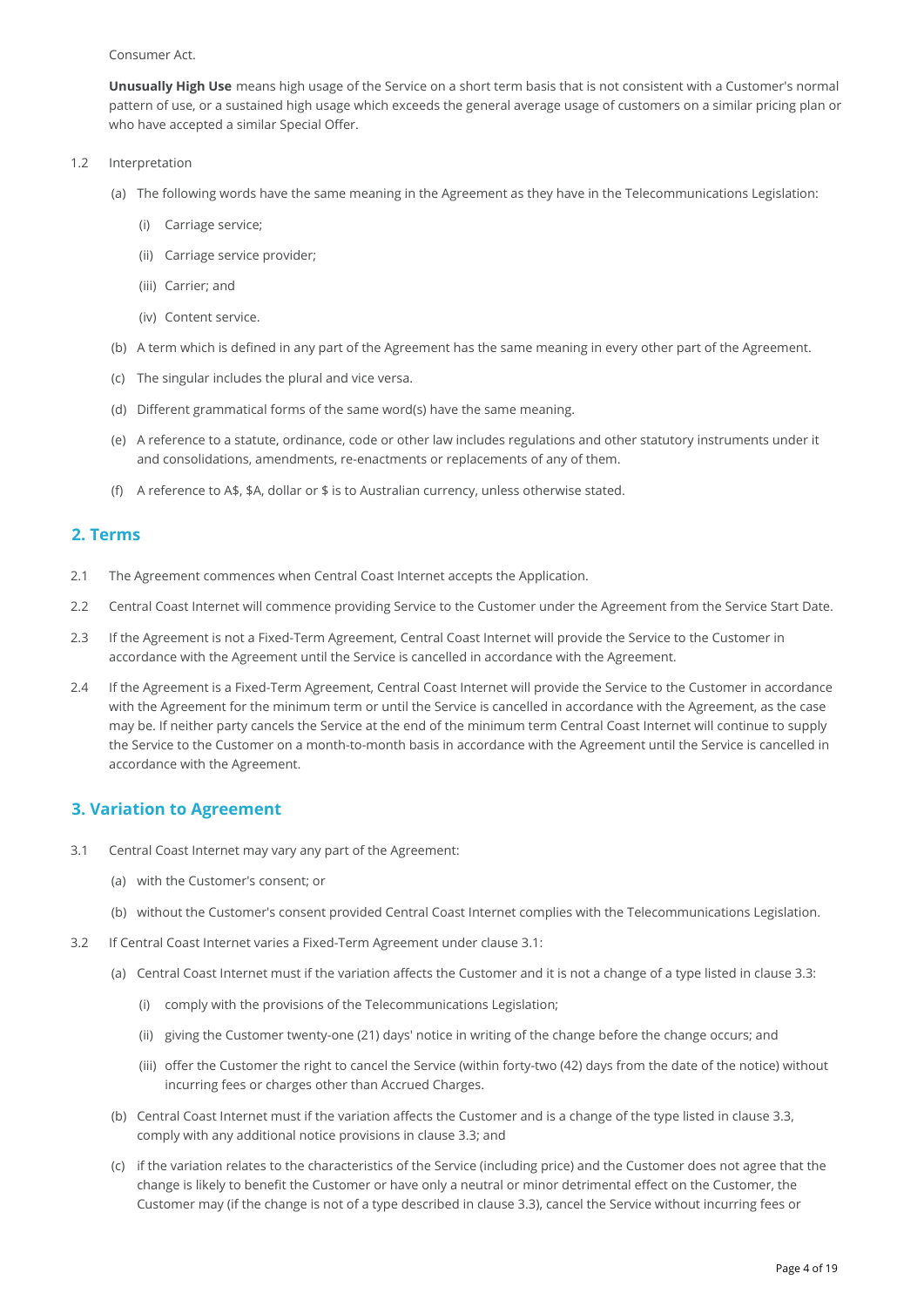changes other than Accrued Charges.

- Central Coast Internet may vary a Fixed-Term Agreement even if the variation affects the Customer so long as it complies with the provisions of the Telecommunications Legislation, if the change is: 3.3
	- (a) required by law;
	- (b) in relation to the cost of international services or roaming;
	- (c) in relation to a fee or charge to account for a tax imposed by law;
	- (d) in relation to a fee or charge for a service ancillary to the supply of the Service provided that if the change affects the Customer, Central Coast Internet offers the Customer:
		- (i) a right to cancel the Service without incurring fees or charges other than Accrued Charges;
	- (e) to increase the price of a content or premium service (where the supplier who supplies the content service or premium service to Central Coast Internet to allow supply of the Service increases the price they charge Central Coast Internet for the content service or premium service) provided that if the change affects the Customer, Central Coast Internet:
		- gives the Customer reasonable notice of the increase in price if the Customer has used the content or premium (i) service within the previous six (6) months; and
		- (ii) allows the Customer to elect to not use the content or premium service without attracting any additional charges;
	- (f) as a result of another carrier or service provider varying the agreement Central Coast Internet has with it in relation to a carriage service and as a result Central Coast Internet needs to make changes to the Agreement, provided that if the change affects the Customer, Central Coast Internet gives the Customer:
		- (i) notice in writing of the change; and
		- (ii) forty-two (42) days from the date of the notice in which the Customer may cancel the Service without incurring fees or charges other than Accrued Charges.
- Unless expressly allowed in the Agreement, the Customer may not make any changes to the Agreement without Central Coast Internet's prior consent. 3.4
- The Customer must ensure that any person the Customer allows to use the Service complies with the Agreement as if they were the Customer. 3.5
- 3.6 Central Coast Internet may give the Customer notice in writing of a changes to the Agreement by:
	- (a) delivering notice of the change to the Customer by mail; or
	- (b) sending the notice to the Customer's email address (if the Customer has agreed to communication by email); or
	- (c) by including a message or insert in an invoice sent to the Customer; or
	- (d) (in the case of a pre-paid Service) by posting the information on Central Coast Internet's website or in Central Coast Internet's retail outlets and informing the Customer through a recorded message, text message or in writing) of how to obtain the information.

# **4. Application for the supply of the Service**

- 4.1 You may make an application for supply of a Service by:
	- (a) completing and submitting an online application form located on our Website;
	- (b) telephone by asking our customer representative to complete the application form on your behalf and to read the Material Terms to you;
	- (c) any other means agreed by you and us to be an Application.
- Each Service selected by you on your Application is described in more detail in the Service Description applicable to that Service. 4.2
- 4.3 Subject to our acceptance of your Application in accordance with clause 4.6, our Agreement commences on:
	- (a) if you apply online, the date you submit the application form;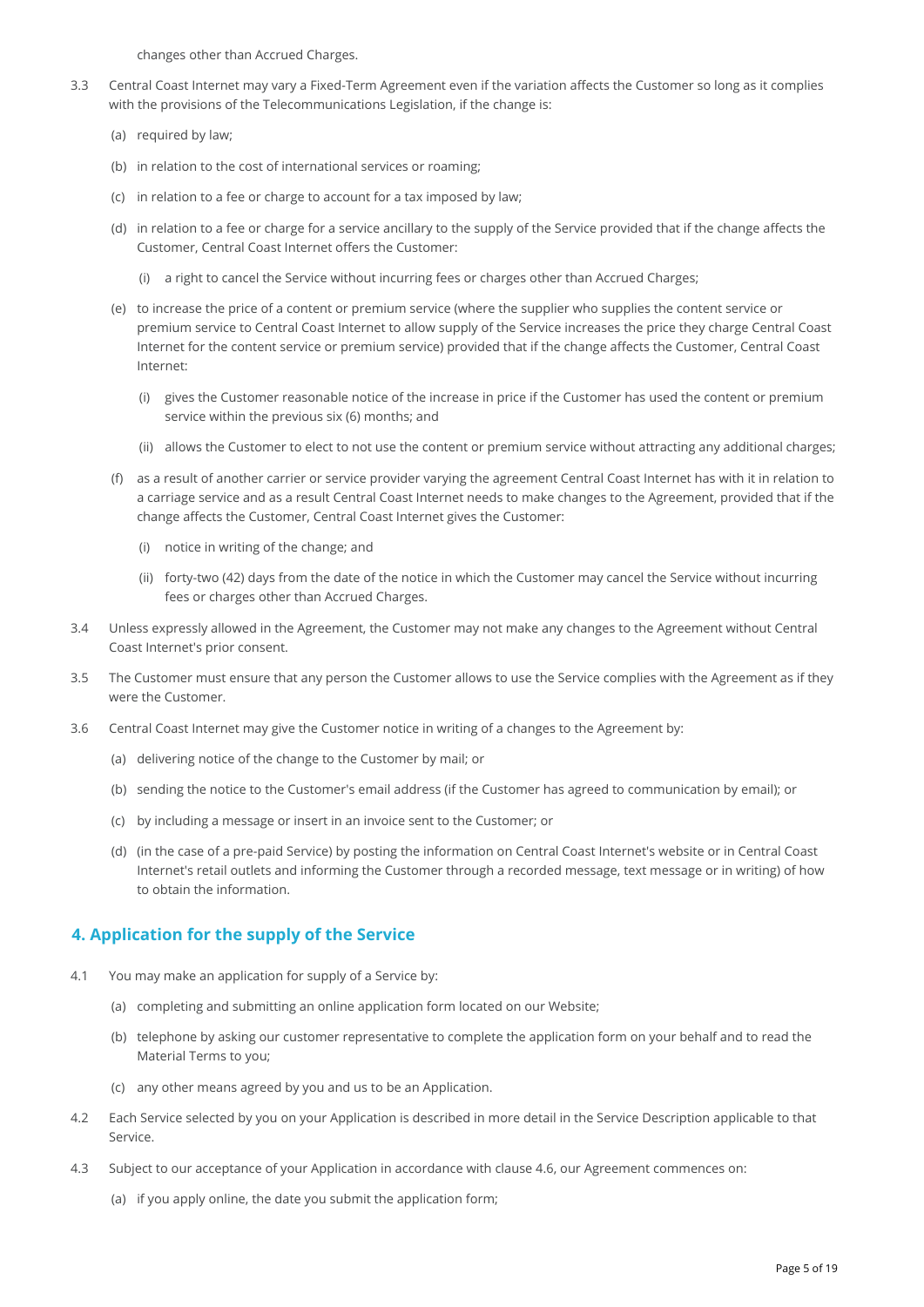- (b) if you sign an application form, the date you sign the application form;
- (c) if you apply by telephone and the Material Terms are read to you, the Material Terms apply from the date you accept the Material Terms and the remaining terms of our Agreement commence on the Service Start Date;
- (d) in any other case the Service Start Date.

Subject to clauses 4.3(c) and 4.3(d), you agree to the terms and conditions contained in the Agreement by making an Application.

- You must provide us with all information that we reasonably require for the purposes of this agreement (including for the purposes of an investigation by us of a suspected misuse of the Service or breach of this Agreement by you). We rely on the information you supply being accurate, truthful and correct. 4.4
- You must promptly advise us of any changes that are relevant to your account or the Service including changes to your account details (such as registered address or billing address) debit or credit card details (including expiry dates). 4.5
- When you make an Application, we decide( in our absolute discretion) whether to accept your Application and to supply the Service to you based on any factors that we deem to be relevant, including: 4.6
	- (a) your eligibility for that Service;
	- (b) its availability to you;
	- (c) you meeting our credit requirements;
	- (d) the information you provide to us; and
	- (e) your prior conduct or history in respect of any previous supply by us or any Central Coast Internet Entity of any goods or services to you, including your compliance with the relevant terms and conditions under which those goods or services were supplied.
- Please ensure that you carefully check the telephone number you provide in your Application. An incorrect number will result in charges for any calls made on the line you have nominated.This may also mean you will be paying for someone else 's telephone calls. In the event you have provided an incorrect phone number, we will not take responsibility or accept liability for any errors made or costs incurred. 4.7
- 4.8 Central Coast Internet may refuse the Customer's Application at its sole discretion.

### **5. Privacy**

- Central Coast Internet may collect, use and disclose personal information about the Customer to decide whether to start, stop or limit supply to the Customer of personal credit, the Service or the products and services of other Central Coast Internet Group Companies. 5.1
- Central Coast Internet may collect, use and disclose personal information about the Customer for purposes related to the supply of the Service (or for purposes which would be reasonably expected) including invoicing and account management, business planning and product development, and to provide the Customer with information about promotions, as well as the products and services of Central Coast Internet Group Companies and other organisations. 5.2
- Central Coast Internet may collect, use and disclose personal information about the Customer for the purposes in clauses 5.1 and 5.2 above to or from: 5.3
	- (a) a credit reporting agency or credit provider;
	- (b) another Central Coast Internet Group Company;
	- Third parties who are not related to Central Coast Internet, including Central Coast Internet's agents, dealers, (c) contractors, franchisees and debt recovery or mercantile agents;
	- (d) Suppliers who need access to the Customer's personal information to provide Central Coast Internet with services to allow supply of the Service; an
	- (e) Joint venture partners of Central Coast Internet Group Companies
- Central Coast Internet may be permitted or required by applicable laws to collect, use or disclose personal information about the Customer, including to: 5.4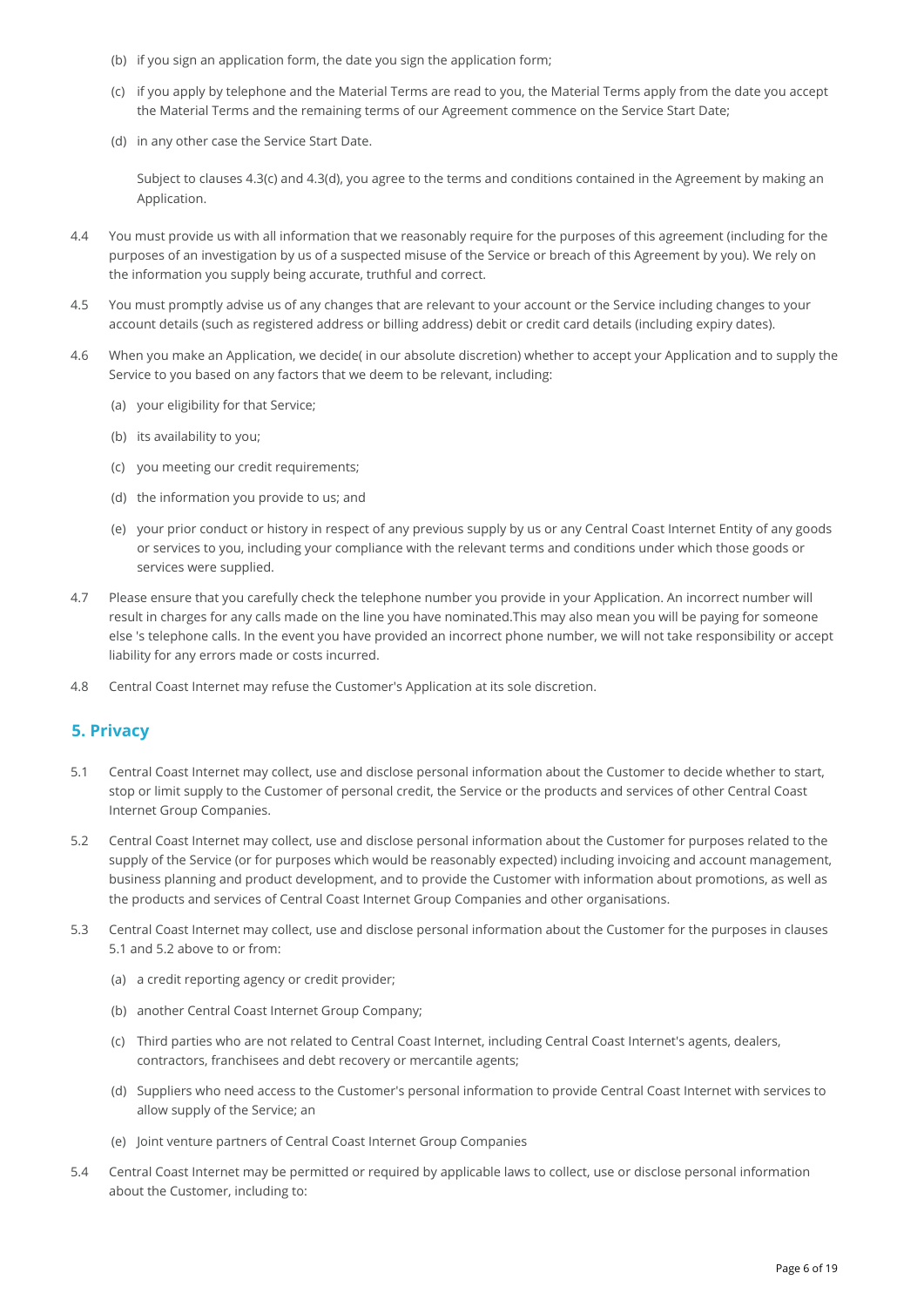- (a) the operator of the Integrated Public Number Database, which is an industry wide database of all listed and unlisted public numbers in Australia;
- (b) emergency services organisations; and
- (c) to law enforcement agencies and government agencies for purposes relating to the enforcement of criminal and other laws.
- Where Central Coast Internet will be or will under the Privacy Act 1988 (Cth) be considered to be a credit provider to the Customer in relation to the Agreement, the following provisions will apply: 5.5
	- Central Coast Internet may give information about the Customer to a credit reporting agency for the following (a) purposes:
		- (i) to obtain a consumer credit report about the Customer; and/or
		- (ii) to allow the credit reporting agency to create or maintain a credit information file containing information about the Customer
	- (b) Such information is limited to:
		- (i) identity particulars such as the Customer's name, sex, address (and the previous two addresses), date of birth, name of employer and driver's licence number;
		- (ii) the Customer's application for credit or commercial credit and the fact that the Customer has applied for credit and the amount;
		- (iii) the fact that Central Coast Internet is a current credit provider to the Customer;
		- (iv) loan repayments which are overdue by more than sixty (60) days and for which debt collection action has started;
		- (v) advice that the Customer's loan repayments are no longer overdue in respect of any default that has been listed;
		- (vi) information that, in the opinion of Central Coast Internet, the Customer has committed a serious credit infringement (that is, acted fraudulently or shown an intention not to comply with the Customer's credit obligations); and
		- (vii) dishonoured cheques cheques drawn by the Customer for \$100 or more which have been dishonoured more than once.
	- (c) The Customer agrees that:
		- Central Coast Internet may obtain information about the Customer from a business which provides information (i) about the commercial credit worthiness of persons for the purpose of assessing the Customer's application for consumer credit;
		- (ii) Central Coast Internet may obtain a consumer credit report containing information about the Customer from a credit reporting agency for the purpose of assessing the Customer's application for commercial credit;
		- (iii) Central Coast Internet may exchange information about the Customer with those credit providers named in a consumer credit report issued by a credit reporting agency for the following purposes:
			- (A) to assess an application by the Customer for credit;
			- (B) to notify other credit providers of a default by the Customer;
			- (C) to exchange information with other credit providers as to the status of the loan where the Customer is in default with other credit providers; and/or
			- (D) to assess the Customer's credit worthiness.
		- (iv) Such the information exchanged may include anything about the Customer's credit worthiness, credit standing, credit history or credit capacity that credit providers are allowed to exchange under the Privacy Act 1988 (Cth).
- If the Customer wishes to only receive communications that are account-related or legally required, the Customer may request not to receive other communications by submitting a written request to Central Coast Internet. 5.6
- 5.7 If the Customer is an individual, the Customer is entitled to:
	- (a) gain access to the Customer's personal information held by Central Coast Internet, unless Central Coast Internet is permitted or required by any applicable law to refuse such access; and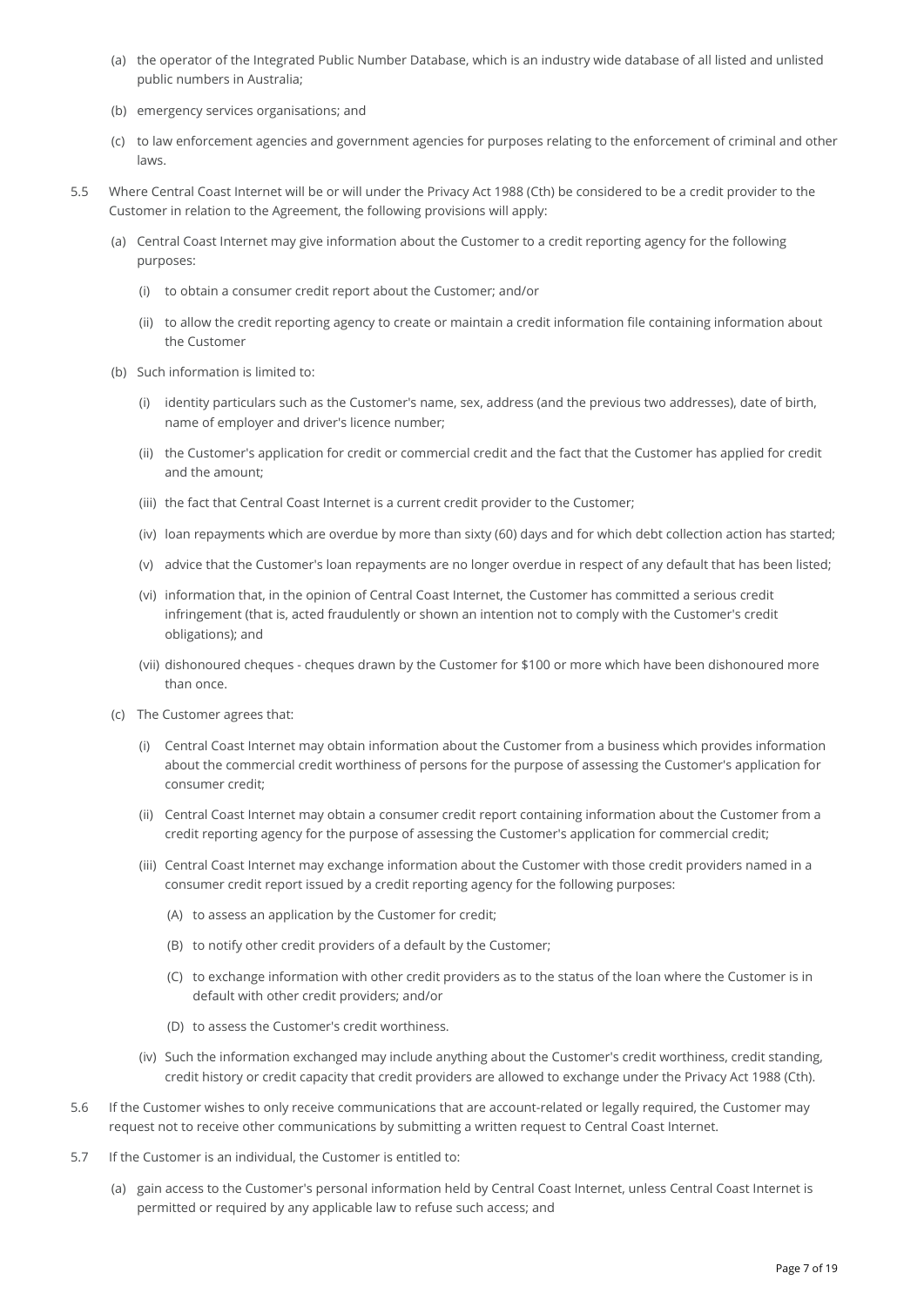- (b) correct any personal information held by Central Coast Internet.
- If the Customer does not provide part or all of the personal information requested by Central Coast Internet then Central Coast Internet may refuse to supply, or limit the supply to the Customer of, personal credit or the Service. 5.8
- By providing the Customer's personal information to Central Coast Internet and obtaining the Service, the Customer acknowledges and consent to the collection, use and disclosure of the Customer's personal information as set out in this clause 5 and in accordance with Central Coast Internet's privacy policy a copy of which will be made available by Central Coast Internet on request or may be viewed on Central Coast Internet's website www.cci.net.au/files/terms/Privacy-Policy.pdf 5.9
- 5.10 If the Customer has authorised Central Coast Internet to give or accept verbal instructions or other communication to or from the Customer in connection with the Service and the Customer has informed Central Coast Internet of a password to be used for Central Coast Internet's verification purposes when such verbal instructions or other communication is given or received, the Customer agrees:
	- (a) to keep confidential such password;
	- (b) that Central Coast Internet may assume that any person who quotes the password is authorised by the Customer to accept or give verbal instructions or other communication from or to Central Coast Internet in connection with the Service on behalf of the Customer;
	- (c) that the Customer will not hold Central Coast Internet liable in any way if any information relating to the Customer's account or any of the Customer's personal information is inadvertently disclosed to any person not authorised by the Customer to receive such information who quotes such password to Central Coast Internet; and
	- (d) that all calls made to or from Central Coast Internet's customer service centre(s) may be recorded for customer training, improvement programs and verification purposes.
- 5.11 The reference to "Customer" in this clause 5 includes a reference to and is applicable to Central Coast Internet's collection, use and disclosure of the personal information of the director or other officer of the Customer who completes or signs an Application on the Customer's behalf as he/she hereby acknowledges.

# **6. Using the Service**

- The Customer must reasonably co-operate with Central Coast Internet to allow Central Coast Internet, or a supplier, to establish and supply the Service to the Customer safely and efficiently. 6.1
- Central Coast Internet will provide the Service to the Customer with reasonable care and skill. In the event of unexpected faults Central Coast Internet will use reasonable endeavours to ensure the Service is restored as soon as possible. 6.2
- 6.3 When using the Service, the Customer must comply with:
	- (a) all laws;
	- (b) all directions by a regulator;
	- (c) all notices issued by authorisation of or under law;
	- (d) the Acceptable Use Policy (unless it is stated in clause 17 to be not applicable to the Service); and
	- (e) reasonable directions by Central Coast Internet.
- 6.4 The Customer must not use, or attempt to use, the Service:
	- (a) to break any law or to infringe another person's rights;
	- (b) to transmit, publish or communicate material which is defamatory, offensive, abusive, indecent, menacing, unwanted or otherwise unlawful or unauthorised;
	- (c) in any way that may expose Central Coast Internet to liability; or
	- (d) in any way which or which may damage, interfere with or interrupt the Service, the Central Coast Internet network or a supplier's network used to supply the Service.
- Central Coast Internet may require the Customer to stop doing something which Central Coast Internet reasonably believes is in breach of clauses 6.3 or 6.4. The Customer must immediately comply with any such request failing which Central Coast Internet may take any steps reasonably necessary to ensure compliance with clauses 6.3 and 6.4. 6.5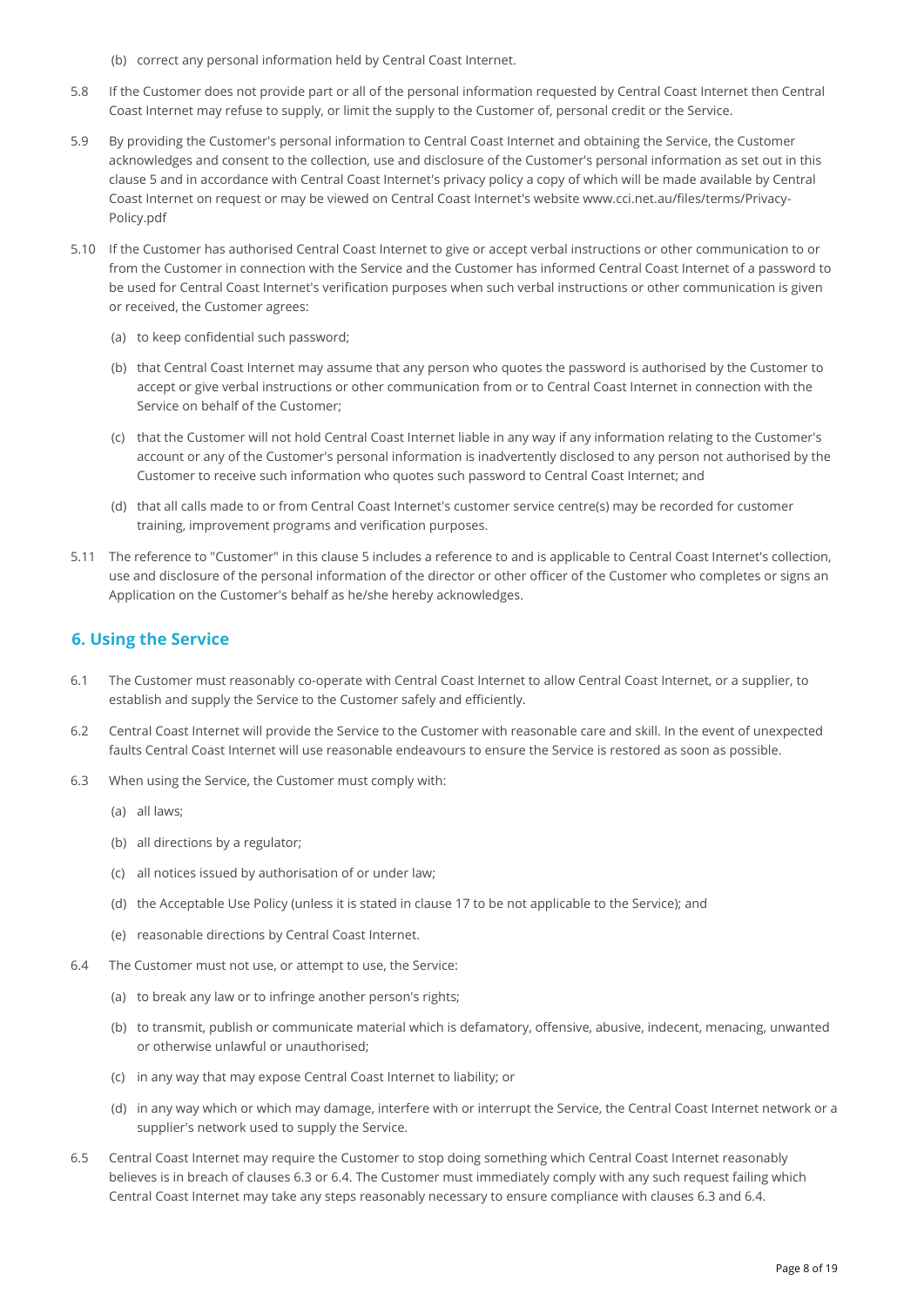- The Customer acknowledges that, where the Service is a carriage service, Central Coast Internet, or any supplier whose network is used to supply the Service, may be required to intercept communications over the Service and may also monitor the Customer's usage of the Service and communications sent over it. 6.6
- Central Coast Internet may (but is not obliged to) contact the Customer if Central Coast Internet becomes aware of an unusually high use of the Service by the Customer (including to verify any costs or charges which the Customer may have incurred). In such event, Central Coast Internet may ask the Customer to make a pre-payment usage charge under clause 9.5. Central Coast Internet is also entitled to suspend the Service under clause 13.1(a) for an unusually high use of the Service. 6.7
- The Customer must comply with any rules imposed by any third party whose content or services the Customer access using the Service or whose network the Customer's data traverses. 6.8

## **7. Equipment**

- The Customer must ensure that all equipment used in connection with the Service and the way the Customer uses that equipment complies with: 7.1
	- (a) all laws;
	- (b) all directions by a regulator;
	- (c) all notices issued by authorisation of or under law; and
	- (d) reasonable directions by Central Coast Internet. failing which Central Coast Internet may disconnect the equipment from the Service upon giving the Customer reasonable notice or with no notice in the event of an emergency.
- 7.2 In relation to equipment:
	- (a) any Central Coast Internet owned equipment remains Central Coast Internet's property;
	- (b) the Customer is responsible for any Central Coast Internet owned equipment from the time when the Customer receives it;
	- (c) the Customer must not mortgage or grant a charge, line or encumbrance over any Central Coast Internet owned equipment; and
	- (d) the Customer may purchase equipment from Central Coast Internet to use in connection with the Service. In such event, the Customer will own the equipment and be responsible for the equipment from when the Customer receives it.
- The Customer must provide an adequate and suitable space, power supply and environment for all equipment used in connection with the Service and located on the Premises. 7.3
- Unless otherwise agreed between the parties, the Customer must allow Central Coast Internet's personnel (and no other person) to service, modify, repair or replace any Central Coast Internet owned equipment. 7.4
- The Customer is responsible for any lost, stolen or damaged Central Coast Internet owned equipment, except where caused by Central Coast Internet or Central Coast Internet's personnel. 7.5
- The Customer will be responsible for any outstanding payments for equipment that the Customer has purchased from Central Coast Internet, even when that equipment is lost, stolen or damaged. 7.6

# **8. Network maintenance, fault reporting and rectifications**

- Central Coast Internet may conduct maintenance on the Central Coast Internet network and maintenance may be conducted on a supplier's network used to supply the Service. Central Coast Internet will endeavour to conduct scheduled maintenance on the Central Coast Internet network outside normal business hours. 8.1
- Central Coast Internet will provide a 24 hour fault reporting service for the Customer to report faults. Before the Customer reports a fault to Central Coast Internet, the Customer must take all reasonable steps to ensure that the fault is not caused by any equipment that is not Central Coast Internet owned equipment. 8.2
- The Customer must provide all reasonable assistance to enable Central Coast Internet or Central Coast Internet personnel, or where necessary a supplier or supplier's personnel, to investigate and where applicable repair a fault including providing them with adequate and timely access to the Premises. For residential and business customers this is up to the Network Boundary Point (NBP) or Main Distribution Frame (MDF) whichever is relevant of the premises. 8.3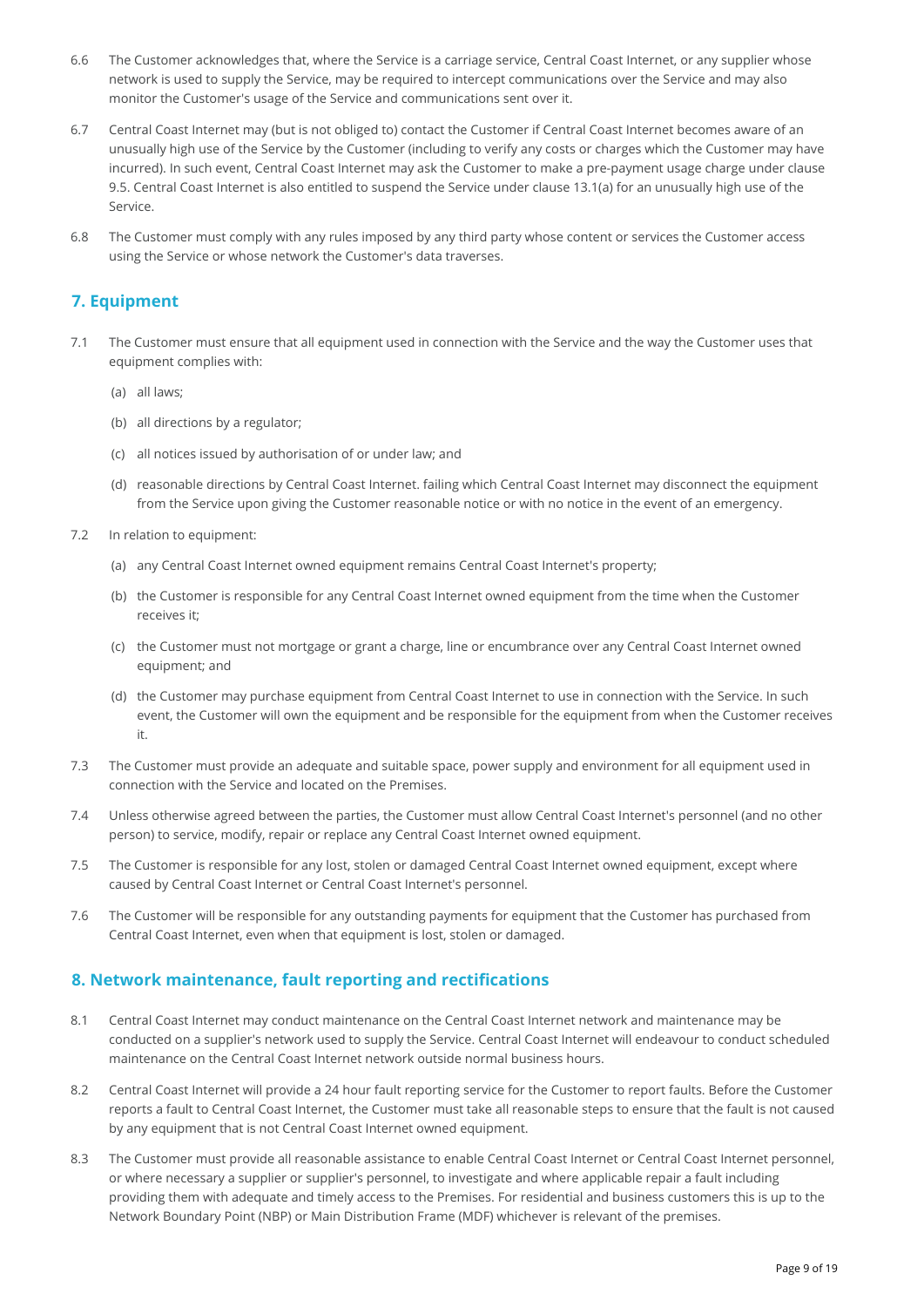- Central Coast Internet will repair faults within the Central Coast Internet network used to supply the Service [this means, Central Coast Internet will repair faults within the core network and any Central Coast Internet supplied equipment only]. Unless the Service Description expressly provides otherwise, Central Coast Internet is not responsible for repairing any fault in the Service where the fault arises in or is caused by: 8.4
	- (a) a supplier's network; [this means the network and components that exist between the point of interconnect with the Central Coast Internet core network and the suppliers network and the point of service delivery or demarcation as defined by the ACMA at the customers premise. This is typically the MDF A-Side in an MDU or the first Phone Socket in an SDU].
	- (b) equipment that is not Central Coast Internet owned equipment; or [this means any equipment required to use the service that is not owned by Central Coast Internet].
	- facilities outside the Central Coast Internet network. [this means any facility in a network not owned or operated by (c) Central Coast Internet, including customer premise network equipment or facilities on the customer side of the services delivery or demarcation as defined by the ACMA at the customers premise. This is typically the MDF B-Side (including all on-premise cabling) in an MDU or socket sand cabling beyond the first Phone Socket in an SDU].

#### 8.5 Where:

- (a) a fault arises in or is caused by a supplier's network;
- (b) Central Coast Internet becomes aware of the fault; and
- (c) Central Coast Internet is not responsible for the repair of that fault.

Central Coast Internet will notify the supplier of the fault and request that the fault be corrected promptly, but Central Coast Internet will not bear any further liability or responsibility.

- Where a fault arises in or is caused by equipment that is not Central Coast Internet owned equipment, Central Coast Internet is not responsible for the repair of that fault. Nevertheless: 8.6
	- (a) if the Customer asks Central Coast Internet to investigate a fault or asks Central Coast Internet to request a supplier to investigate a fault, Central Coast Internet will give the Customer an estimate of the probable cost of such investigation and obtain the Customer's agreement to bear those costs before undertaking or arranging an investigation and using reasonable endeavours to identify and inform the Customer of the probable cause of the fault; and
	- (b) if the Customer requests Central Coast Internet to repair the fault and Central Coast Internet agrees, Central Coast Internet will give the Customer an estimate of the probable cost of repairing the fault and obtain the Customer's agreement to bear those costs before carrying out the repair.
- If Central Coast Internet investigates a fault and determines that the fault is attributable to a breach of the Agreement by the Customer, a negligent or fraudulent act or omission by the Customer or any of the Customer's personnel or a failure of any of the Customer's equipment and/or premises, the Customer must pay the costs incurred by Central Coast Internet in investigating. 8.7

# **9. Fees and charges**

- 9.1 The Customer must pay:
	- (a) the fees and charges for the Service, which are set out in the Agreement or in any applicable Special Offer; and
	- (b) any additional fees and charges noted in the Agreement (including in the Application) or notified by Central Coast Internet in accordance with the Agreement from time to time.
- The Customer must pay all fees and charges which are incurred for the Service even if the Customer did not authorise its use. 9.2
- The Customer must pay the fees and charges for the Service even if the Service is unavailable or the Customer is unable to access the Service. However, the Customer may be entitled to a refund or a rebate as stated in the Agreement or under the law. 9.3
- In addition to the fees and charges the Customer incurs in the normal use of the Service (including an access fee, where applicable), Central Coast Internet may charge the Customer administration fees and other similar charges including suspension fees, cancellation fees, late payment fees, payment dishonour fees or reconnection or reactivation fees as set out in the Agreement. 9.4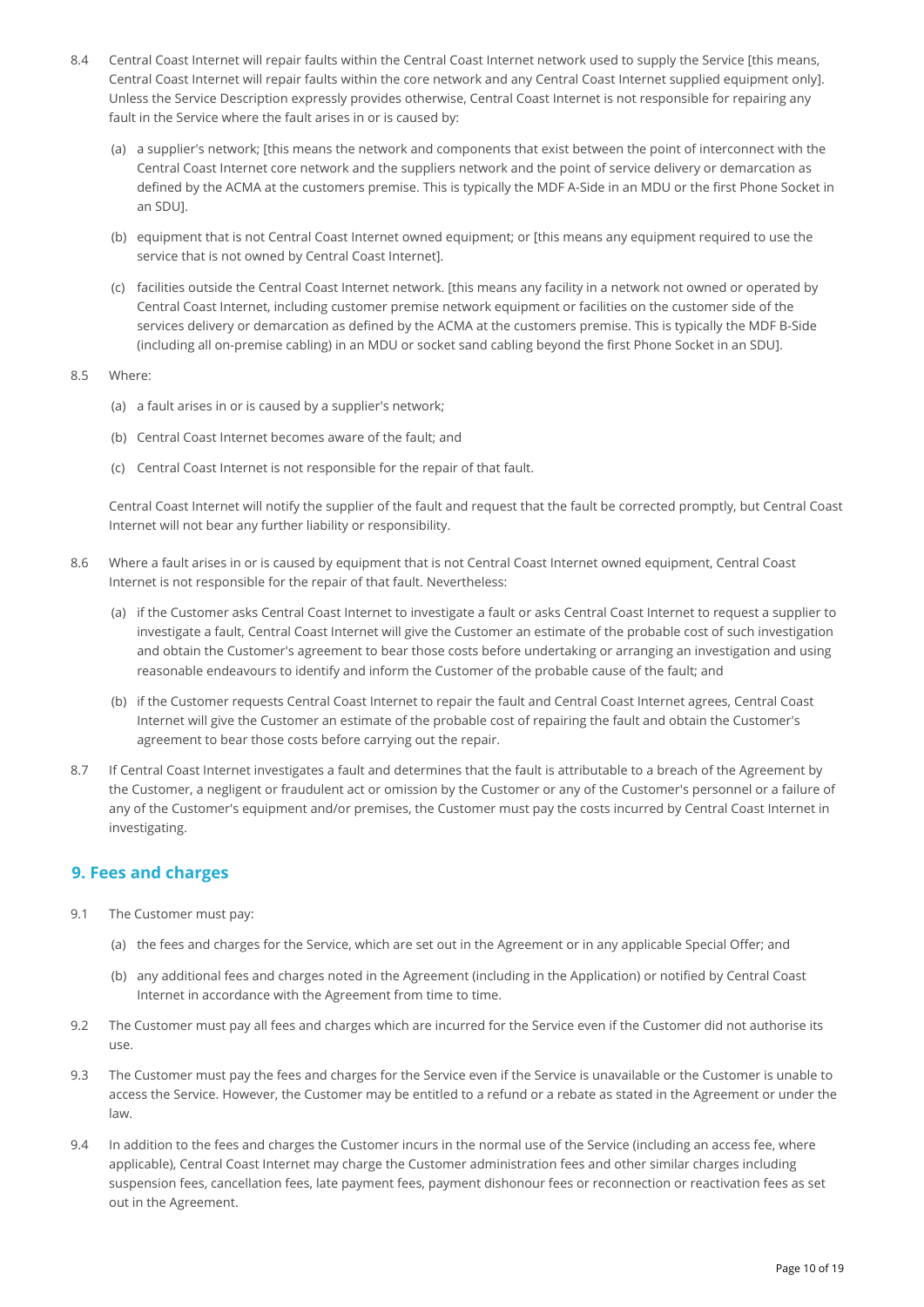- Central Coast Internet may also ask the Customer to make a pre-payment usage charge or request that the Customer make an interim good-faith payment (including, for example, if there has been an unusually high use of the Service or if the Customer wishes to activate roaming). 9.5
- Central Coast Internet will calculate fees based on billing information generated or received by Central Coast Internet which will be prima facie evidence of the Customer's use of the Service and the fees and charges incurred. 9.6
- If the Customer uses the services of a third party, the Customer will be billed at the third party's applicable rates and charges. Where Central Coast Internet invoices the Customer for the Customer's use of the services of a third party, it will be in Central Coast Internet's capacity as that third party's billing agent only. 9.7
- Central Coast Internet may offer the Customer a Special Offer from time to time. In such event, Central Coast Internet will notify the Customer of the Special Offer and the terms of the Special Offer either through general advertising or by specifically advising the Customer. A Special Offer may be an offer to vary the pricing plan or the terms of supply (including the minimum term) for the Service and it may be subject to certain conditions. If the Customer validly accepts a Special Offer, the terms of the Special Offer will prevail only to the extent they are inconsistent with the terms of the Agreement. Upon the expiry or termination of the Special Offer, the full terms and conditions of the Agreement will apply. 9.8
- 9.9 Some fees and charges for the Service are subject to variation such as charges relating to:
	- (a) international services or roaming; and
	- (b) content or premium services.

The Customer should inform Central Coast Internet before using the Service from outside Australia.

### **10. Payments**

- 10.1 Central Coast Internet will invoice the Customer on a regular basis (either in advance or in arrears), unless otherwise set out in the Service Description. The Customer can retrieve their invoice from their Secure Users Facility and/or the Customer can request Central Coast Internet to send a copy of the invoice electronically.
- 10.2 Service usage records are obtained by Central Coast Internet from a wholesale supplier. Central Coast Internet will make reasonable efforts to supply these records in a timely manner to the Customer via the online Secure Users Facility or where otherwise agreed to by Central Coast Internet and the Customer, by post or facsimile.
- 10.3 If Central Coast Internet receive usage records in time from the wholesale supplier, Central Coast Internet will make all reasonable efforts to notify the Customer of the applicable usage records within the relevant billing period. In circumstances where this may not be possible, and for reasons outside the direct control of Central Coast Internet, Central Coast Internet will make all reasonable efforts to include these applicable usage charges as soon as it is able to after the relevant billing period.
- 10.4 Where usage records are provided by the wholesale supplier to Central Coast Internet outside the relevant billing period, Central Coast Internet will incorporate these and associated charges on a subsequent or later invoice. This is called back billing. Central Coast Internet will not backbill for usage that has occurred 160 days or more previously, if Central Coast Internet has not already advised the Customer of the charges.
- 10.5 Where usage records are delayed and back billing occurs, if any plan allowances or inclusions are exceeded in the previous billing periods, any applicable excess or additional charges will be applied to and payable by the Customer on the subsequent invoices.
- 10.6 It is a condition of us supplying a Service to the Customer that the Customer:
	- (a) ensure we have current and valid credit or debit card details at all times, and
	- (b) authorise us to direct debit the nominated credit or debit card for the purposes of paying the Customer's bill.
- 10.7 If the Customer's payment is not honoured for any reason, Central Coast Internet may charge the Customer a dishonour fee.
- 10.8 Subject to clause 11.4, the Customer must pay the entire amount invoiced by the due date specified in the payment notification, invoice or as otherwise notified by Central Coast Internet.
- 10.9 If the Customer does not pay the invoice by the date the payment is due, Central Coast Internet may:
	- (a) charge the Customer a late payment fee which is payable until all outstanding amounts are paid;
	- (b) require the Customer to provide reasonable security to Central Coast Internet to secure the payment of future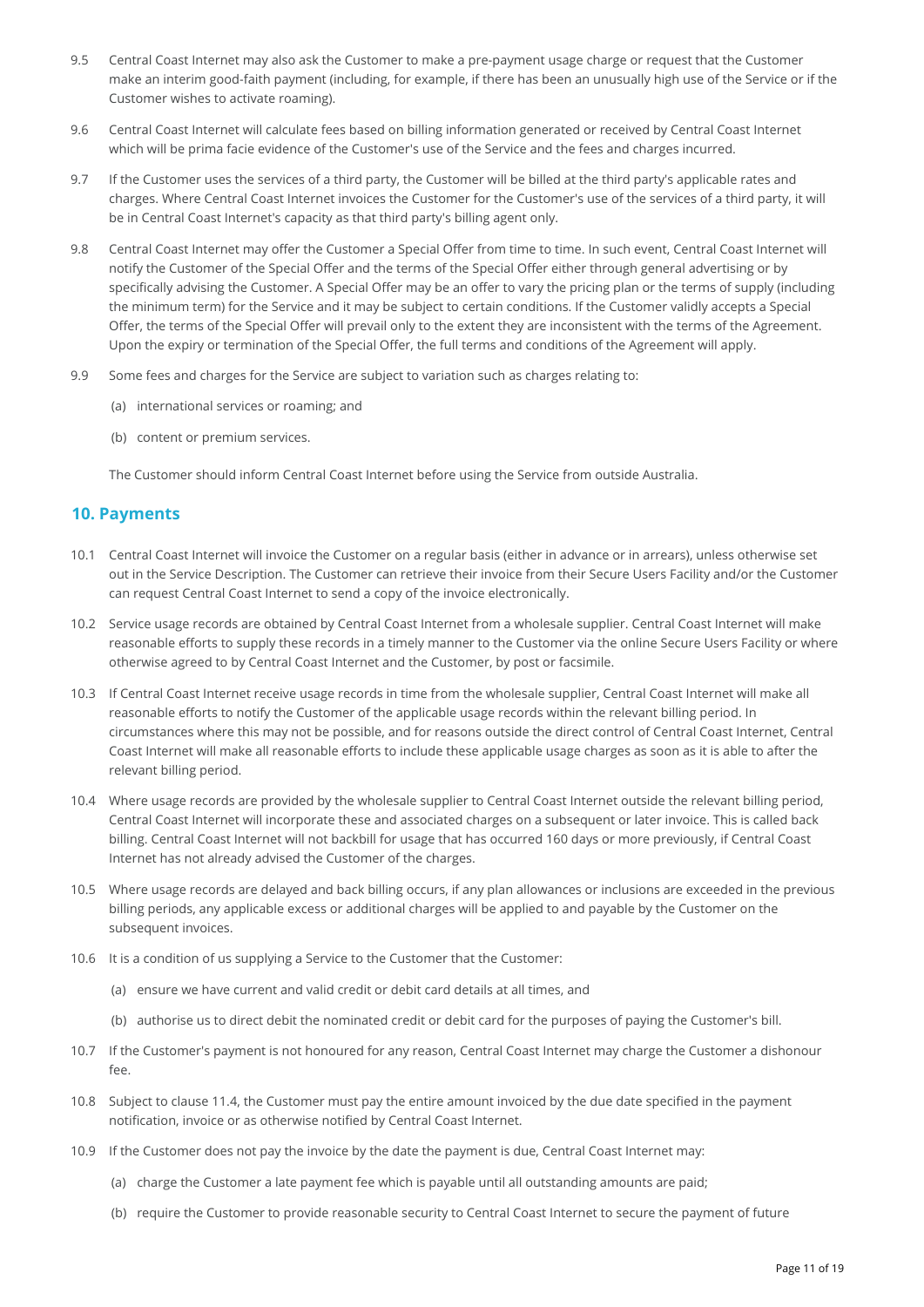amounts due under the Agreement;

- (c) suspend or cancel the Service, in accordance with clauses 12 or 13 as relevant or the relevant Service Description. If Central Coast Internet suspends or cancels the Service, Central Coast Internet may charge the Customer a suspension fee, cancellation fee and/or reconnection or reactivation fee as set out in the Agreement. Reconnection or reactivation of the Service is subject to payment of the reconnection or reactivation fee;
- (d) engage a mercantile agent to recover the money the Customer owes Central Coast Internet and charge the Customer a recovery fee;
- (e) institute legal proceedings against the Customer to recover the money the Customer owes Central Coast Internet and recover from the Customer its legal costs; and/or
- (f) on-sell any unpaid amounts to a third party.
- 10.10 If the Customer has overpaid as a result of a invoicing error, the Customer's account will be credited with the amount overpaid or Central Coast Internet will use reasonable endeavours to notify the Customer and refund the over payment.
- 10.11 Unless otherwise indicated, the fees and charges set out in the Agreement include any amount on account of tax. Where the fees and charges do not include an amount on account of tax and tax is payable by Central Coast Internet in relation to, or on any supply under or in connection with the Agreement, Central Coast Internet will increase the tax exclusive fees and charges by an additional amount on account of the tax. The Customer must pay the additional amount at the same time the Customer pays the fees and charges.
- 10.12 If the Customer requires a copy of any invoice sent by Central Coast Internet in relation to the Service after cancellation of the Service or termination of the Agreement and a copy of such invoice remains retrievable from Central Coast Internet's records, the Customer must pay Central Coast Internet's reasonable administration fee for such retrieval.

# **11. Complaints and disputes**

- If the Customer has any complaints in connection with the Service the Customer may complain in writing or by calling 11.1 Central Coast Internet.
- 11.2 Central Coast Internet will handle all complaints in accordance with its complaints procedure which is available from Central Coast Internet on request or on Central Coast Internet's website: https://www.cci.net.au
- 11.3 Central Coast Internet will use its best endeavours to resolve all complaints, however if Central Coast Internet is not able to resolve a complaint to the Customer's satisfaction, the Customer may take other action, such as informing the Telecommunications Industry Ombudsman, the Department of Fair Trading or Department of Consumer Affairs in the relevant state or territory.
- 11.4 Where a Customer's complaint is about a fee or charge for the use of the Service, Central Coast Internet may suspend payment obligations, for that fee or charge only, until the complaint has been investigated and resolved. All other fees and charges that are not in dispute remain due and payable.
- 11.5 Where a Customer's complaint is about a significant and sustained loss of access to, or use of, the Service which is not reasonably attributable to the Customer or non Central Coast Internet owned equipment, the Customer may be entitled on request to a refund or a rebate of any access fees for the period in which the Customer's access or use was interrupted (including when an Intervening Event occurs) as stated in the Agreement or under the law.

# **12. Cancelling the Service**

- 12.1 The Customer may cancel the Service at any time by:
	- giving Central Coast Internet thirty (30) days notice (including if the Customer does not wish to continue to use the (a) Service after the end of the minimum term of a Fixed-Term Agreement); or
	- (b) giving Central Coast Internet notice, if Central Coast Internet breaches a material term of the Agreement and Central Coast Internet either:
		- (i) cannot remedy that breach; or
		- (ii) fails to remedy that breach within thirty (30) days after the Customer gives Central Coast Internet notice requiring Central Coast Internet to do so.
- 12.2 If a Consumer Customer acquires the Service from Central Coast Internet through a sales method regulated by door-to-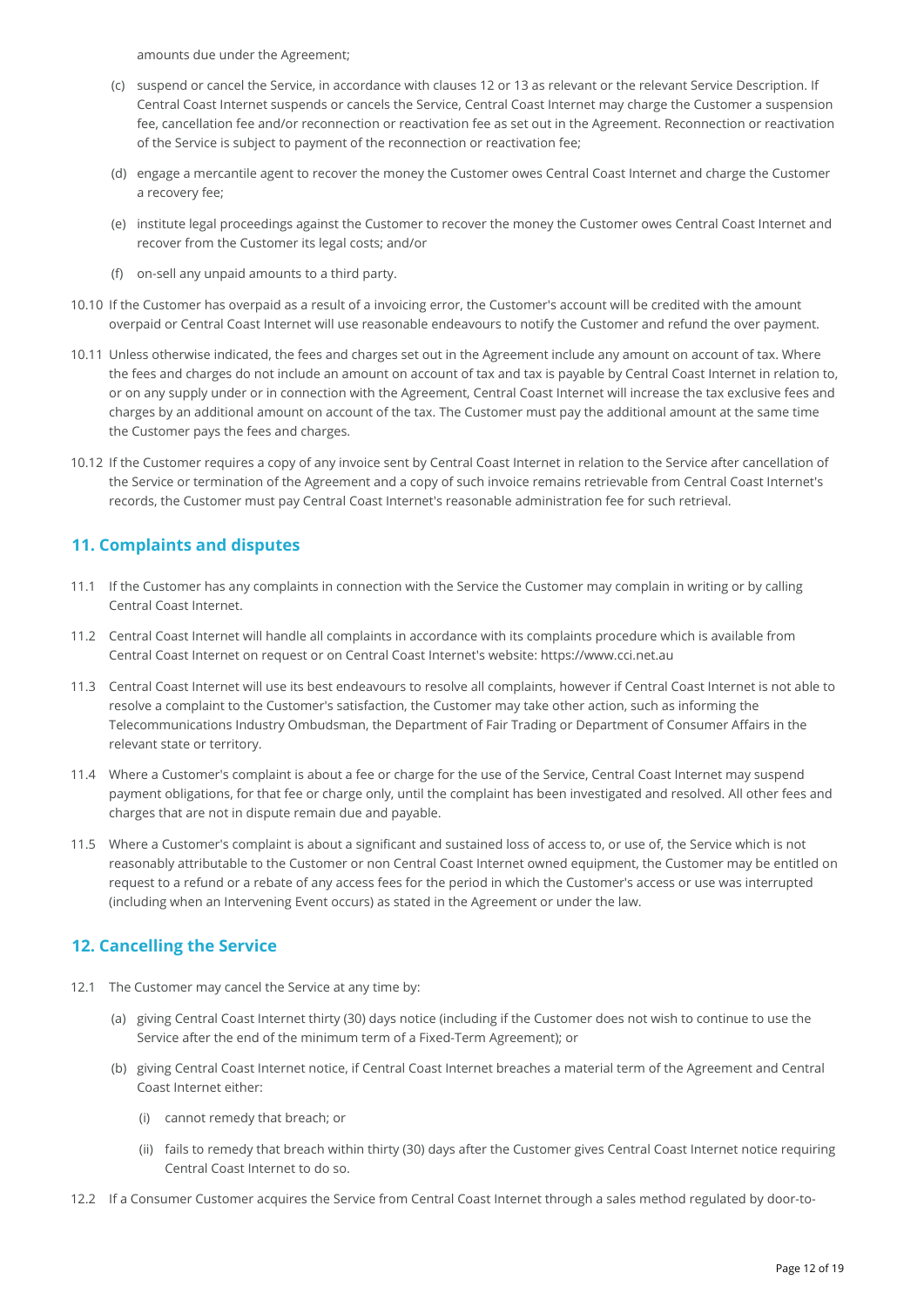door sales legislation in the Customer's state or territory, the Consumer Customer may cancel the Service before the end of the cooling-off period set out in the relevant legislation.

- 12.3 If the Agreement is a Fixed-Term Agreement, a Customer may also cancel the Service pursuant to clause 3.
- 12.4 If the Agreement is a non Fixed-Term Agreement, Central Coast Internet may cancel the Service at any time by giving the Customer at least thirty (30) days' notice.
- 12.5 Central Coast Internet may cancel the Service at any time, without liability, if:
	- (a) there is an emergency;
	- Central Coast Internet reasonably suspects fraud or other illegal activity by the Customer or any other person in (b) connection with the Service;
	- (c) any amount owing to Central Coast Internet in respect of the Service is not paid by its due date and the Customer fails to pay that amount in full within ten (10) business days after Central Coast Internet gives the Customer a notice requiring payment of that amount, unless otherwise set out in the Agreement;
	- (d) Central Coast Internet reasonably consider the Customer a credit risk because the Customer has not paid amounts owing to Central Coast Internet or any Central Coast Internet Group Company in respect of any service by its due date and the Customer fails to pay that amount in full within the period stated in any notice given to the Customer requiring payment of that amount;
	- (e) the Customer breaches a material term of the Agreement (other than a breach which separately gives rise to rights under this clause) and the Customer either cannot remedy that breach or fails to remedy that breach within thirty (30) days after Central Coast Internet gives the Customer notice requiring the Customer to do so;
	- Central Coast Internet is required to do so to comply with an order, instruction, request or notice of a regulator, an (f) emergency services organisation, any other competent authority or by authorisation of or under law; g. the Customer suffers an insolvency event and Central Coast Internet reasonably believes Central Coast Internet is unlikely to receive payment for amounts due;
	- (g) the Customer dies or if the Customer is a partnership and the partnership is dissolved or an application is made to dissolve the partnership, and Central Coast Internet reasonably believes Central Coast Internet is unlikely to receive payment for amounts due;
	- (h) the Service is suspended for more than fourteen (14) days, unless otherwise set out in the Agreement;
	- (i) any Intervening Event prevents the supply of the Service in accordance with the Agreement for more than fourteen (14) days; or
	- (j) Central Coast Internet is otherwise entitled to do so under the Agreement or Acceptable Use Policy.
- 12.6 Central Coast Internet may cancel the Service under clause 12.5 as soon as Central Coast Internet gives the Customer notice, unless otherwise set out in the Agreement. However, Central Coast Internet may cancel the Service immediately if there is an emergency.
- 12.7 If the Customer elects to have an equivalent service to the Service supplied by another carrier, carriage service provider or service provider (including, by churning) and that carrier, carriage service provider or service provider informs Central Coast Internet that the Customer has elected to have the Service supplied by them or have churned to them, the Service will be deemed to have been cancelled by the Customer immediately. This will be without prejudice to Central Coast Internet's rights under the Agreement with respect to the Service.
- 12.8 If the Service is cancelled:
	- (a) the Customer is liable for any charges incurred (including the cancellation fee and outstanding Equipment Charges, if any as set out in the Agreement) up to, and including, the Cancellation Date;
	- (b) the Customer authorises Central Coast Internet to apply any over payment on the Customer's account and/or money that the Customer has paid in advance for the Service which is being cancelled to pay for any undisputed outstanding charges (including the cancellation fee and outstanding Equipment Charges, if any as set out in the Agreement);
	- (c) subject to clause 12.8(b) and unless otherwise set out in the Service Description, Central Coast Internet will refund any over payment on the Customer's account and any money that the Customer has paid in advance for the Service which is being cancelled on a pro-rata basis to the Customer;
	- (d) if the Customer is required under the Service Description to pay for the Service by direct debit payment (either from the Customer's nominated bank or credit card account), the Customer authorises Central Coast Internet to debit any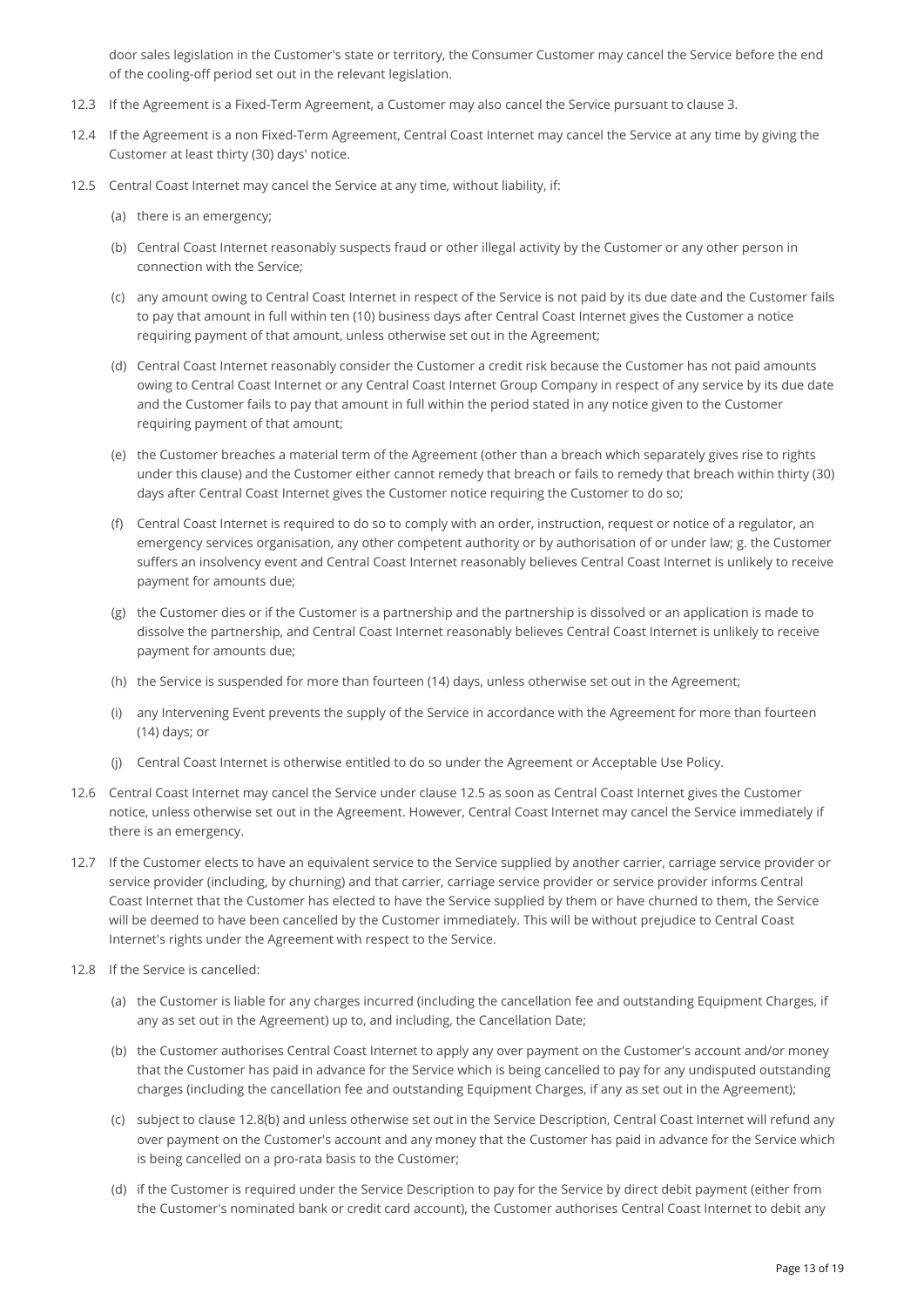undisputed outstanding charges (including any cancellation fee and outstanding Equipment Charges, if any as set out in the Agreement) from the Customer's nominated bank or credit card account;

- 12.9 No cancellation fee shall be payable by the Customer:
	- (i) if the Agreement is not a Fixed-Term Agreement; or
	- (ii) if the Agreement is a Fixed-Term Agreement that is cancelled after the expiry of the minimum term.
- 12.10 If the Service is cancelled as a result of circumstances reasonably attributable to the Customer (including if the Customer changes the location of the Premises):
	- before the Service Start Date, the Customer must pay Central Coast Internet all infrastructure and installation costs (a) incurred by Central Coast Internet in connection with preparations for supplying the Service to the Customer;
	- (b) during the minimum term, the Customer must pay Central Coast Internet a cancellation fee or such higher amount as may be provided in clause 17; and
	- (c) the Customer must pay Central Coast Internet all costs incurred to rectify the Customer's breach of the Agreement.
- 12.11 If the Customer wishes to reinstate the Service at any time after cancellation the Customer may make a request to Central Coast Internet provided that if the Service is cancelled as a result of circumstances attributable to the Customer and Central Coast Internet reinstates the Service, then the Customer may have to pay Central Coast Internet a reconnection or reactivation fee or such higher amount as may be provided in clause 17.
- 12.12 If the Customer is able to use the Service after the Cancellation Date, the Customer is liable for any charges incurred by the Customer for that use, in addition to any other charges under this clause 12.

### **13. Suspending the Service**

- 13.1 Central Coast Internet may suspend the Service at any time, without liability:
	- (a) in any of the circumstances described in clause 12.5(a) to (h) and (k);
	- (b) if it is necessary to allow Central Coast Internet or a supplier to repair, maintain or service any part of the Central Coast Internet network or a supplier's network used to supply the Service;
	- (c) if Central Coast Internet reasonably believes there has been an unusually high use of the Service; or
	- (d) problems are experienced interconnecting the Central Coast Internet network with any supplier's network used to supply the Service.
- 13.2 Central Coast Internet may suspend the Service under clause 13.1 as soon as Central Coast Internet gives the Customer notice, unless otherwise set out in the Agreement. However, Central Coast Internet may suspend the Service immediately if there is an emergency.
- 13.3 If Central Coast Internet suspends the Service, Central Coast Internet may later cancel the Service for the same or a different reason.
- 13.4 If the Service is suspended, the Customer will have to pay access fees for the Service while it is suspended.
- 13.5 If the Service is suspended and the suspension was not as a result of circumstances attributable to the Customer or non Central Coast Internet owned equipment, the Customer may be entitled on request to a refund or a rebate of any access fees for the period of suspension as stated in the Agreement or under the law.
- 13.6 If the Service is suspended as a result of circumstances attributable to the Customer, the Customer may have to pay Central Coast Internet a suspension fee.
- 13.7 If the Customer wishes to reactivate the Service at any time after suspension the Customer may make a request to Central Coast Internet provided that if the Service is suspended as a result of circumstances attributable to the Customer and Central Coast Internet reactivates the Service, the Customer may have to pay Central Coast Internet a reconnection or reactivation fee or such higher amount as may be set out in clause 17.

### **14. Liability**

14.1 The Customer is liable to Central Coast Internet for any breach of the Agreement that causes foreseeable loss to Central Coast Internet.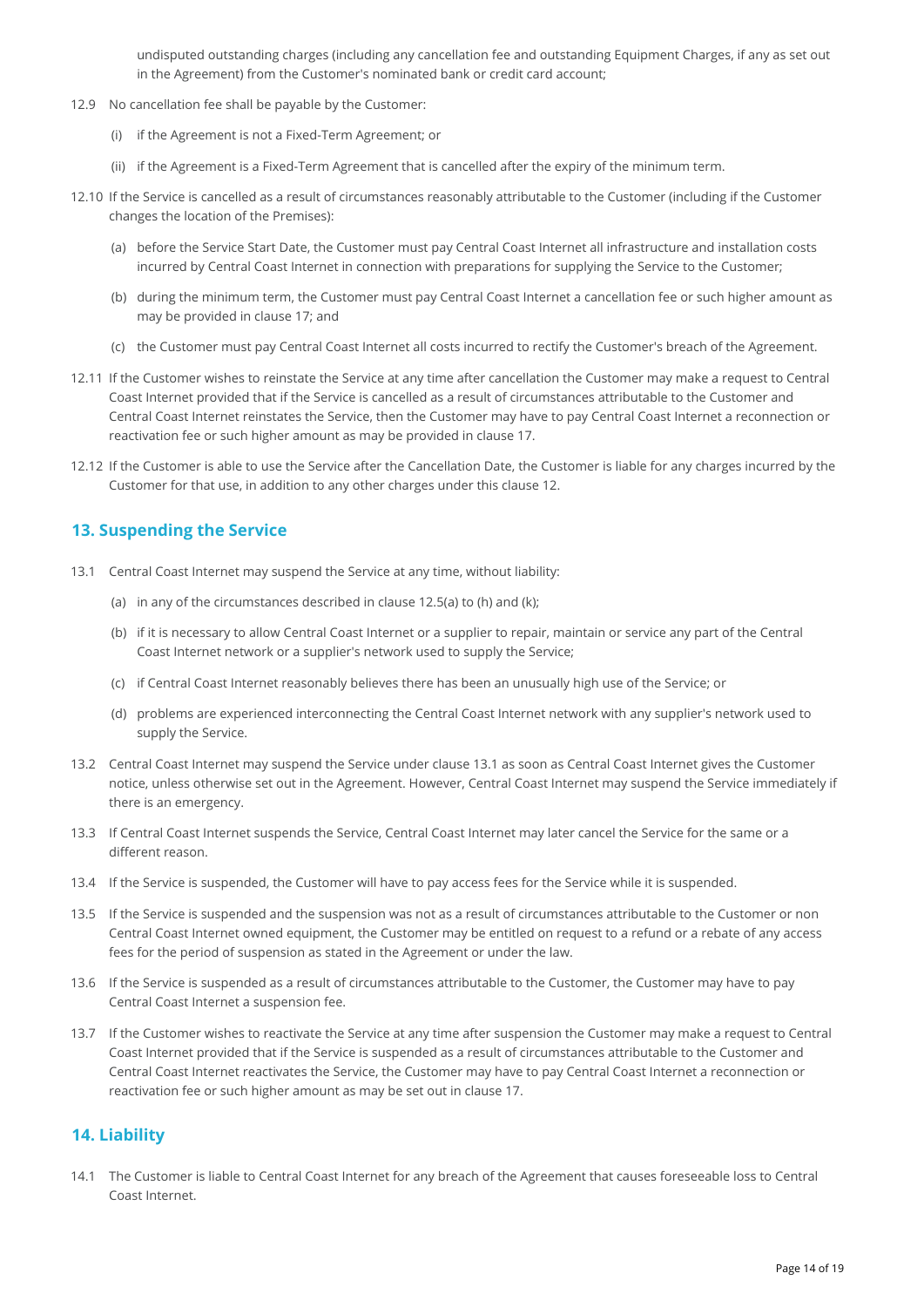- 14.2 Except as in the Agreement otherwise expressly provided (including under clause 14.3), the Customer is not liable to Central Coast Internet for any consequential losses Central Coast Internet suffers or for any costs, expenses, loss or charges that Central Coast Internet incurs which are not a direct result of something the Customer has done.
- 14.3 Central Coast Internet is not in any way liable to any Business End User (whether in contract or tort (including negligence), under any legislation or otherwise). A Business Customer must indemnify and keep Central Coast Internet fully indemnified against any loss or damage incurred in connection with any claim against Central Coast Internet by a Business End User in relation to:
	- (a) the use (or attempted use) of the Service; or
	- (b) the equipment used in connection with the Service.
- 14.4 Central Coast Internet has responsibilities and obligations under the law, including under:
	- (a) the Telecommunications Legislation;
	- (b) the Competition and Consumer Act; and
	- (c) applicable laws, regulations and codes.

Nothing in the Agreement removes or limits any rights that the Customer has under existing laws or regulations.

- 14.5 Central Coast Internet may be liable to the Customer for:
	- (a) any damage to the Customer's property which has been caused by the fault, negligence or fraud by Central Coast Internet or Central Coast Internet's personnel during installation, repair or maintenance;
	- (b) interruptions in the Customer's use of the Service as a result of a fault or negligence of Central Coast Internet or Central Coast Internet's personnel, to the extent of a refund or rebate for the period of the interruption and compensation for any reasonable loss incurred as stated in the Agreement and where required by law
	- (c) if a customer applies for a Residential Grade Service, which is supplied on the basis is is solely for personal, domestic or household use and they use it for any business purposes, Central Coast Internet is not liable for any business related losses
	- (d) death or personal injury caused by Central Coast Internet or Central Coast Internet's personnel; or
	- (e) breach of terms that are implied by the Competition and Consumer Act and other laws into contracts for the supply of goods and services. If any condition or warranty is implied into the Agreement under the Competition and Consumer Act or other laws then Central Coast Internet's liability (if any) for breach of that condition or warranty in connection with any goods or services Central Coast Internet supplies under the Agreement is (in relation to a Business Customer) limited to re-supply, repairing or replacing the goods or services, where those goods or services are not of a kind ordinarily acquired for personal, domestic or household use and where it is reasonable and fair to do so.
- 14.6 Other than as provided in clauses 14.4 and 14.5, Central Coast Internet is not liable to the Customer under this Agreement.
- 14.7 If the Customer has contributed to any loss or damage the Customer is claiming against Central Coast Internet, Central Coast Internet's liability is reduced to the extent of the Customer's contribution.
- 14.8 Central Coast Internet is not liable to the Customer for any consequential losses the Customer suffers or for any costs, expenses, loss or charges that the Customer incurs which is not a direct result of something Central Coast Internet has done.
- 14.9 In relation to a Business Customer, to the extent permitted by law, Central Coast Internet's total liability for loss is limited in aggregate for any claim or series of connected claims to \$5 million to the extent that the exclusions or limitations in clauses 14.4 to 14.7 do not apply.

# **15. Assignment and transfer**

- 15.1 Central Coast Internet may:
	- (a) assign some or all of its rights under the Agreement to any person;
	- (b) transfer some or all of its obligations under the Agreement to any Central Coast Internet Group Company that is able to perform those obligations; and/or
	- (c) perform any of its obligations under the Agreement by arranging for them to be performed by another person,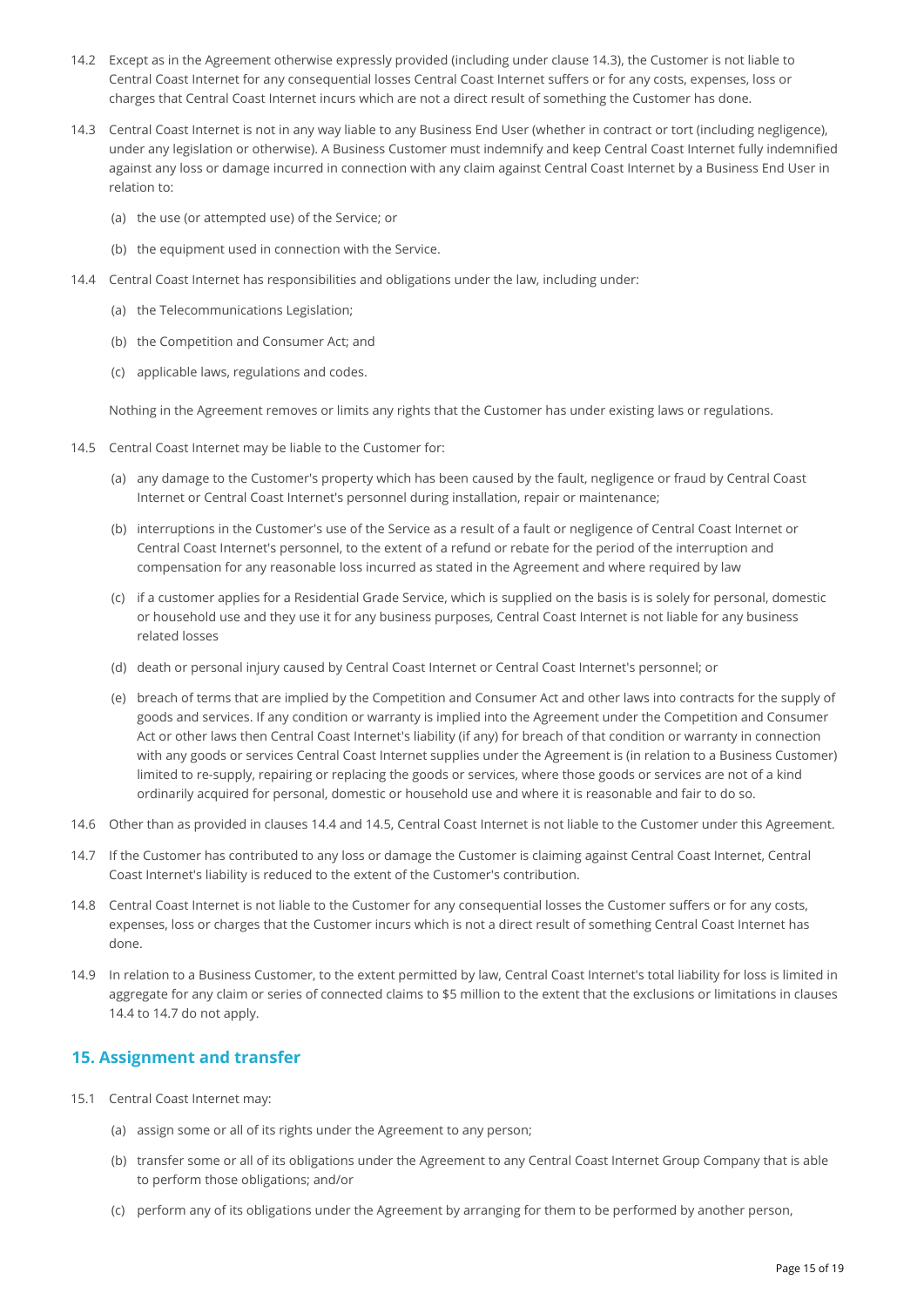including a supplier or another Central Coast Internet Group Company provided Central Coast Internet remains responsible for the performance of the obligations, and the Customer irrevocably authorises Central Coast Internet to execute on their behalf all such documents that may be required to be executed by the Customer to effect such assignment or transfer.

### **16. General**

- The Agreement is governed by the laws of the Commonwealth of Australia and the laws of the state or territory in which 16.1 the Customer normally reside and the parties submit to the exclusive jurisdiction of the courts of the Commonwealth and its states and territories.
- 16.2 Central Coast Internet owns all material (including intellectual property rights) developed by Central Coast Internet or Central Coast Internet's personnel, at Central Coast Internet's direction.
- 16.3 Central Coast Internet may permit the Customer to use this material, or other material licensed by Central Coast Internet, as part of the Service. This permission is subject to any conditions which Central Coast Internet may impose from time to time and will cease when the Service is cancelled.
- 16.4 The Customer must not infringe any person's intellectual property rights (such as by using, copying or distributing data or software without the permission of the owner) in using the Service. If the Customer breaches this clause, Central Coast Internet may suspend or cancel the Service without notice.
- If the Customer has been provided with a service equivalent to the Service by another carrier, carriage service provider or 16.5 service provider and has elected to have that service replaced by the Service under the Agreement (including, by churning), the Customer authorises Central Coast Internet to:
	- (a) inform that carrier, carriage service provider or service provider that the Customer has elected to have the Service supplied by Central Coast Internet or have churned to Central Coast Internet; and
	- (b) to take such action (including give such notices and sign such documents) on behalf of the Customer as may be necessary or appropriate to effect the transfer or churning transaction.
- 16.6 If an Intervening Event occurs which affects a party (the said party) from performing any of the said party's obligations under the Agreement (other than an obligation to pay money), then the said party will not be liable for failing to perform that obligation provided:
	- (a) the said party must notify the other party of the Intervening Event and use its best efforts to resume performance in accordance with the Agreement as soon as reasonably possible; and
	- (b) the said party's obligations continue during the Intervening Event unless it is not able to perform its obligations due to the other party being unable to perform its obligations due to the Intervening Event.
- 16.7 The Customer represents that the Customer is not a carrier or carriage service provider. If the Customer are or become a carrier or carriage service provider, Central Coast Internet may immediately cancel the Service by giving the Customer notice.
- 16.8 If the Customer breaches the Agreement and Central Coast Internet does not exercise a right that Central Coast Internet has because of the Customer's breach, Central Coast Internet does not waive:
	- (a) that right unless Central Coast Internet gives the Customer notice in writing confirming that Central Coast Internet have waived that right; or
	- (b) Central Coast Internet's right to insist that the Customer perform any obligation the Customer has under the Agreement.
- 16.9 Central Coast Internet may pay a commission to any of Central Coast Internet's personnel in connection with the Agreement.
- 16.10 Each party will do, sign, execute and deliver and will procure that each of its employees and agents does, signs, executes and delivers, all agreements, documents, instruments and acts reasonably required of it by notice from the other party to effectively carry out and give full effect to the Agreement and the rights and obligations of the parties under it.
- 16.11 Information and advice about the Customer's rights can be obtained by contacting the Australian Communications and Media Authority, the Telecommunications Industry Ombudsman, the Australian Competition and Consumer Commission or the relevant Department of Fair Trading or Department of Consumer Affairs in the Customer's state or territory.
- 16.12 Any notice or demand given pursuant to this Agreement shall be in writing and shall be delivered, posted, e-mailed or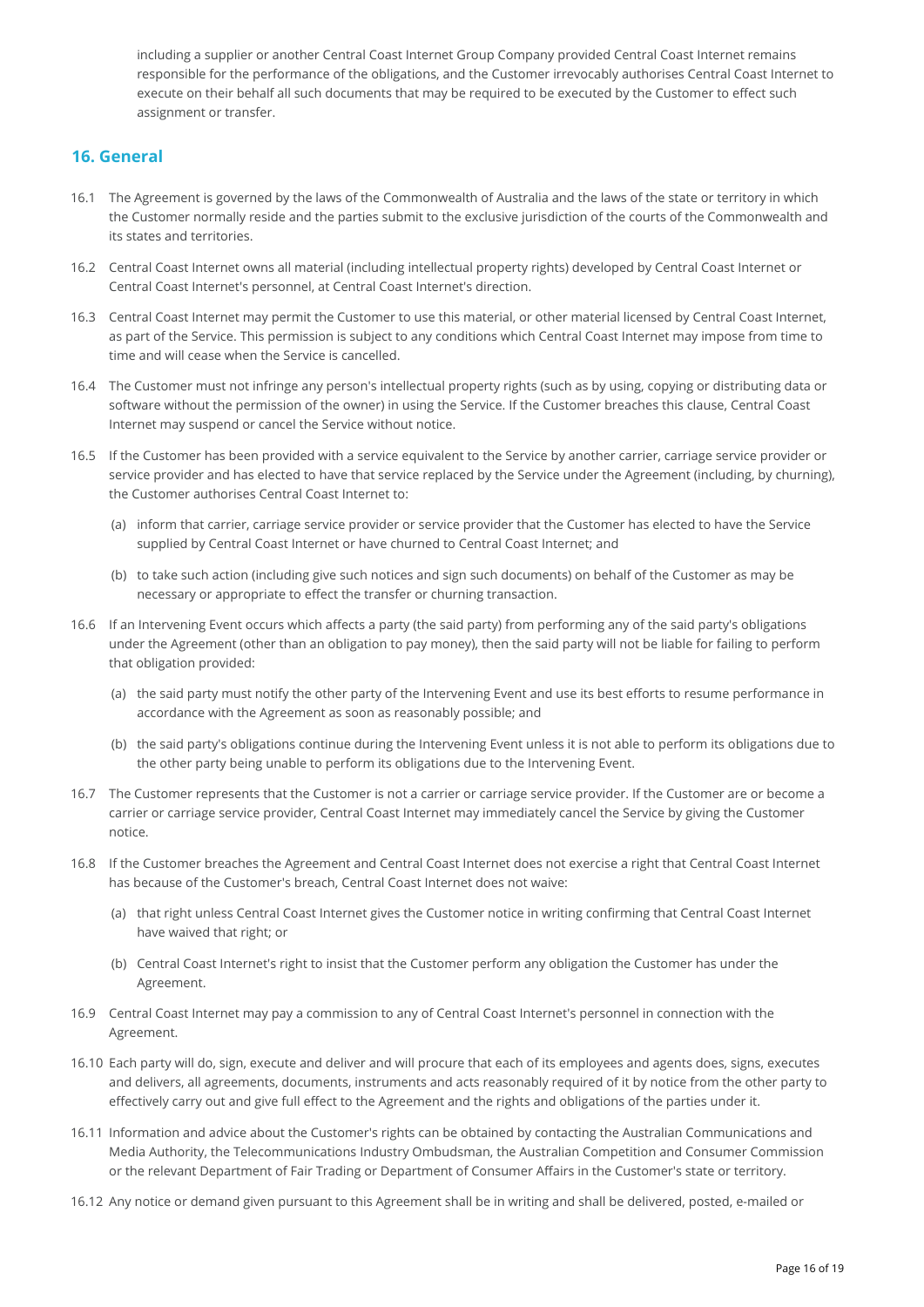transmitted by facsimile:

- (a) to the Customer at the Customer's e-mail address, address and/or facsimile number indicated on the Application or the Customer's latest e-mail address, address and facsimile number notified to Central Coast Internet in writing; and
- (b) to Central Coast Internet at Central Coast Internet's latest address and facsimile number indicated on Central Coast Internet's website at https://www.cci.net.au.

Any such notice shall be deemed to be received:

- (a) in the case of delivery, at the time of delivery;
- (b) if served by post, at the expiration of forty-eight (48) hours from time of posting (if sent to a local address) or ten (10) days from the time of posting (if sent to an overseas address), notwithstanding that it may subsequently be returned through the post office unclaimed;
- in the case of a facsimile transmission, on production of a transmission control report indicating transmission without (c) error;
- (d) in the case of an e-mail, on production of a e-mail header indicating delivery without error.
- 16.13 The Agreement sets out the entire agreement and understanding between the parties in relation to the Service and no party has entered into the Agreement in reliance upon any representation, warranty or undertaking of any party which is not set out or referred to in the Agreement.
- 16.14 In the event of any inconsistency between a provision in these terms and conditions and another part of the Agreement, then unless otherwise stated, these terms and conditions prevail to the extent of the inconsistency.

### **17. Service Description and Specific Terms - Fibre Broadband**

- 17.1 Fibre Broadband Service delivers high-speed broadband internet over the Opticomm's network to the Network Boundary Point of your premises.
- 17.2 The service qualification check is only a preliminary result of plans and prices available in your area. Please note that the result may vary as we process your order and connection.
- 17.3 You must be over 18 years of age to apply for the Service.
- 17.4 We will notify you of Service Activation via the email address provided on your Application or via SMS to the mobile number provided on your Application.
- 17.5 We will endeavour to deliver any Equipment purchased promptly after approval of your Application.
- 17.6 You acknowledge that we may activate the Fibre Broadband Service before delivering the Equipment.
- 17.7 We are responsible for providing the Service up to the Network Boundary. You are responsible for all customer cabling.
- 17.8 For the purposes of clause 17.7, "Network Boundary" means the customer side of the optical network termination device.
- 17.9 You are responsible for all wiring at your premise.
- 17.10 The Service may not be available from all locations. If you plan to move Premises you must make an Application at the new Premises and cancel your existing Fibre To The Home Service.
- 17.11 Where the service activation is advertised as free, only the Central Coast Internet Fibre Broadband plan activation fee is free.

Depending on the service ordered, there may be additional up-front charges which are not free. These charges include, but are not limited to, charges such as Phone Line Activation Fee or Copper Line Installation Charges, Lead-in or Additional Cabling, Additional Line Fee, Equipment Charges such as Modems, Routers or Splitters, Missed Appointment Fees or any complex on site work required to provide a functional broadband service. Charges are dependent on the type of work that needs to be done and will be decided by Central Coast Internet's network supplier and passed on to you at cost price (plus GST).

- 17.12 Central Coast Internet does not provide battery backup for any Central Coast Internet Fibre Broadband service. You should be aware of the implications of a mains power outage:
	- (a) Your Network Termination Device (NTD) will not function.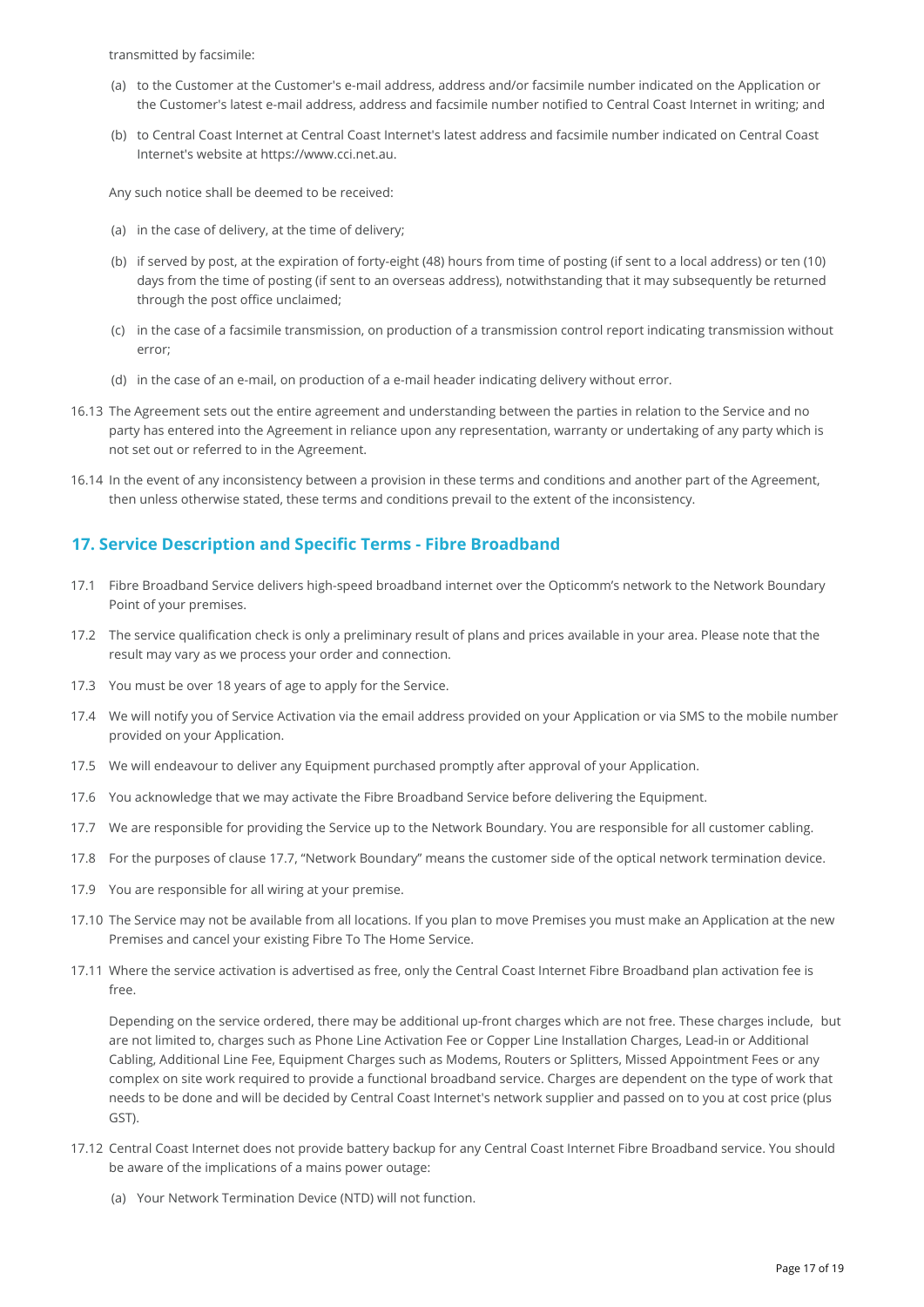(b)Your internet connection will not operate.

- (c) Your telephone handset connected via your NTD won t work and you won t be able to m 000 services.
- (d)Your back-to-base alarm system or medical alarm which relies on an internet connection
- (e)Your mobile phone should be fully charged just in case you need to make emergency calls.
- 17.13he Fibre Broadband Service Plan you choose will stipulate the access connection speed

The actual speeds for the service may be slower and vary due to many factors including t downloaded, hardware and software configuration, the number of users and performance of infrastructure not operated by Central Coast Internet. Devices connected by Wi-Fi may ex those connected by Ethernet cable.

17.1Central Coast Internet does not offer Priority Assistance

Telstra s Priority Assistance is a service designed to help customers who have (or are liv diagnosed life-threatening medical condition, and whose life may be at risk without acces service.

This Central Coast Internet service does not support the Priority Assistance service fea required to provide priority assistance services to its customers as a condition of its lice Priority Assistance Services, http://www.teletstra.com.au/consumer-advice/customer-service [assista](https://www.telstra.com.au/consumer-advice/customer-service/priority-assistance)nce .

- 17.15 When you place your order for a Fibre Broadband service with Central Coast Internet, a p will be debited from your credit or debit card. This will be credited back to you on your f possible if your service cannot be connected.
- 17.16ome services offered by third party carriers, such as PABX systems, certain fax services may be incompatible with the Fibre Broadband service and may not be available to you af Broadband service.
- 17.1You may not resell, onsell or otherwise onward supply your Fibre Broadband Access servi made available or used by ISPs, Internet Cafés or Web Hosting Companies.
- 17.18 ou agree that a Fibre Broadband connection can only be used at one physical location a operation at this site. You may not use the connection for multiple locations.
- 17.19 f we have agreed to supply you with a piece of equipment, we reserve the right to and mo brand of modem/router, of similar quality and technical specification to the one displayed website when you registered.
- 17.20 entral Coast Internet only provides technical support for makes and models of modem/ro Internet. If you are using a model of modem/router not supplied by Central Coast Internet directly from the manufacturer's own technical support service.
- 17.2We will only deliver ordered equipment to the delivery address supplied by you in your ap
- 17.2 Pn a situation where you are not available to receive delivered equipment and the equipment the return will be borne by you. In addition, we will charge you to redirect/resend the equ are non-refundable.
- 17.23 ou must ensure that the equipment installed is not covered in a way that prevents air ci
- 17.2While we will endeavour to make Fibre Broadband services available to customers 24 hou Broadband services are not fault free and we cannot guarantee uninterrupted service, or quality of the service.
- 17.25 here are many factors outside of our control that may affect Fibre Broadband services, s party suppliers and equipment, force majeure events and your hardware and software con
- 17.26f your Fibre Broadband Service is faulty, in most cases you will be required to be at the Broadband Service is installed for the fault to be fixed. If Central Coast Internet requires fault fixing, we or our contractor will contact you to arrange a suitable time.
- 17.27 You lodge a fault on the Fibre Broadband Service and a technician has attended your P